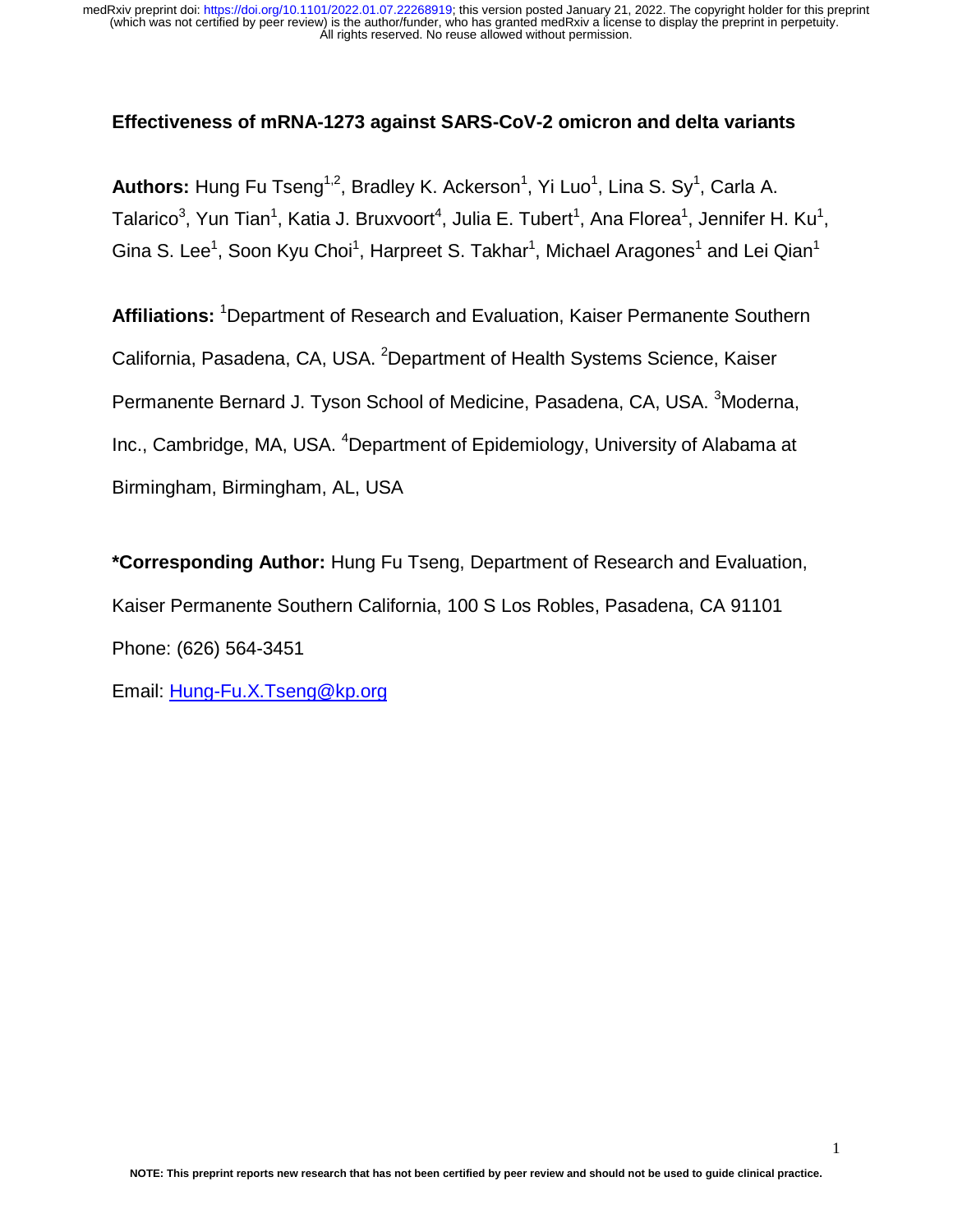#### **Abstract**

The SARS-CoV-2 omicron (B.1.1.529) variant is highly transmissible with potential for immune escape. Thus, we conducted a matched case-control study to evaluate the real-world vaccine effectiveness (VE) of mRNA-1273 against infection and hospitalization with omicron or delta in a large, diverse Southern California population. The study included 26,683 SARS-CoV-2 test positive cases with variant determined by spike gene status (16% delta, 84% omicron). The 2-dose VE against omicron infection was 42.8% (95% CI, 33.8%-50.7%) and declined quickly thereafter. The 3-dose VE was 94.0% (92.3%-95.4%) and 67.7% (65.5%-69.7%) against delta and omicron infection, respectively, and 21.7% (0.0%-45.0%) against omicron infection in immunocompromised individuals. The 3-dose VE against hospitalization with delta or with omicron was above 99%. Our findings demonstrate high and durable 3-dose effectiveness of mRNA-1273 against delta infection but lower effectiveness against omicron infection, particularly among immunocompromised people. However, 3 doses of mRNA-1273 were highly effective against hospitalization with

either delta or omicron.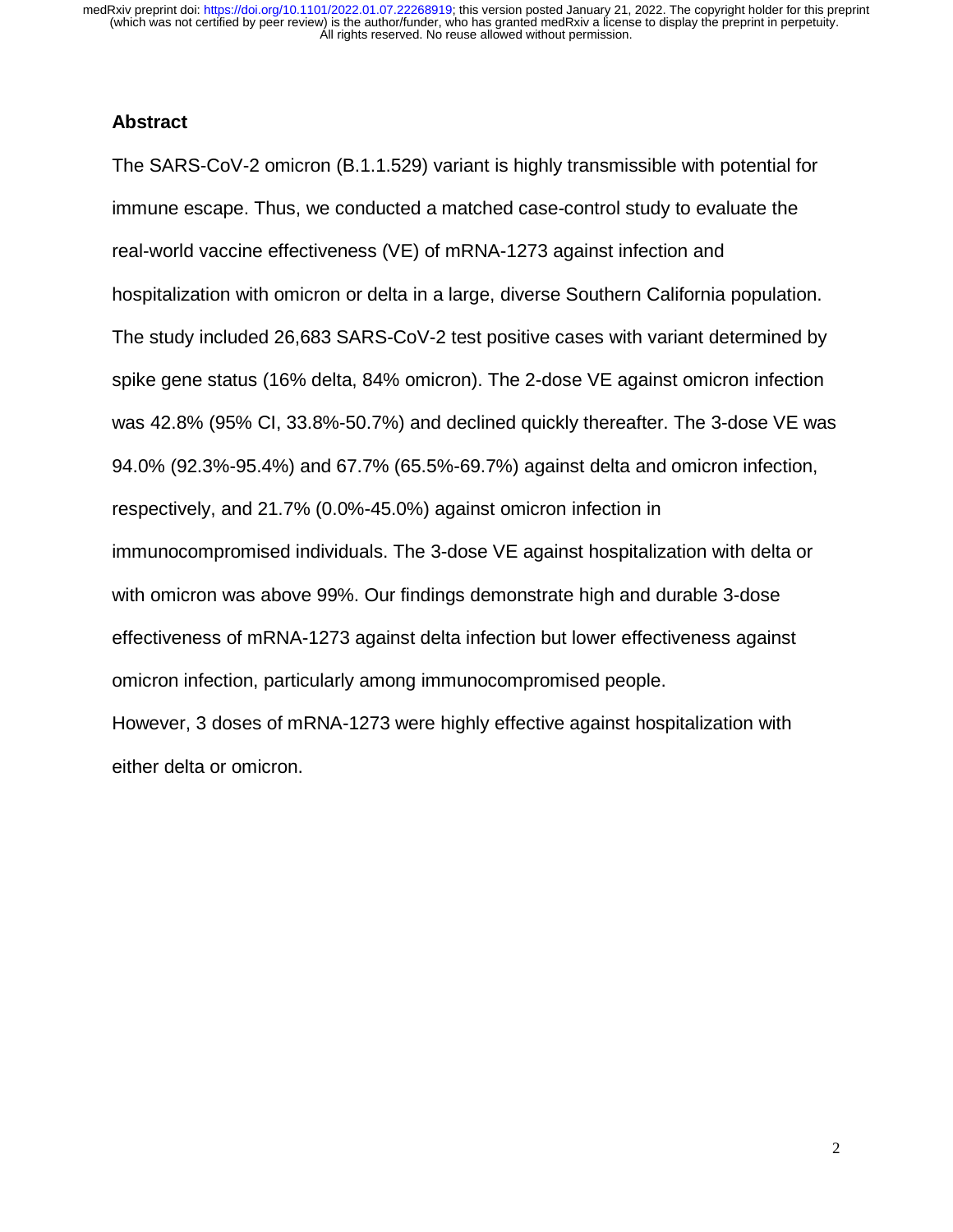The recently emerged severe acute respiratory syndrome coronavirus 2 (SARS-CoV-2) omicron (B.1.1.529) variant contains multiple novel spike (S) protein mutations, raising concerns about escape from naturally acquired or vaccine-elicited immunity.<sup>1</sup> Several *in vitro* studies reported reduced vaccine-induced neutralization activity against omicron.<sup>2,3</sup> Specifically, sera from individuals vaccinated with 2 doses of mRNA coronavirus disease 2019 (COVID-19) vaccines, including mRNA-1273 (Moderna COVID-19 vaccine), showed substantial reductions in neutralization activity against omicron compared with wild-type SARS-CoV-2. $^{2,4,5}$  However, an mRNA-1273 booster increased neutralization activity against omicron, albeit lower than wild-type.<sup>2,3</sup> We previously reported high and durable vaccine effectiveness (VE) of mRNA-1273 against infection and hospitalization from COVID-19 caused by other emerging SARS-CoV-2 variants, including delta (B.1.617.2). $^6$  Limited data are available on real-world VE of mRNA-1273 against omicron.

As omicron has a deletion at positions 69-70, omicron-positive specimens exhibit Sgene target failure (SGTF). To provide timely results for these analyses, we used SGTF as a marker for omicron in specimens collected during December 2021. The US Food and Drug Administration (FDA) and World Health Organization advised that SGTF from select COVID-19 RT-PCR assays, including the Thermo Fisher TaqPath™ COVID-19 Combo kits, can be used as a screening method for omicron;<sup>7,8</sup> SGTF has served as a proxy in the United Kingdom for identifying omicron.<sup>9,10</sup> In Southern California, where delta was the dominant strain before omicron<sup>11</sup> and the proportion of SGTF among SARS-CoV-2 positive specimens increased from 1.2% to 94.1% from 12/06/2021 to 12/31/2021, SGTF can be used as a proxy for omicron, while positive specimens

3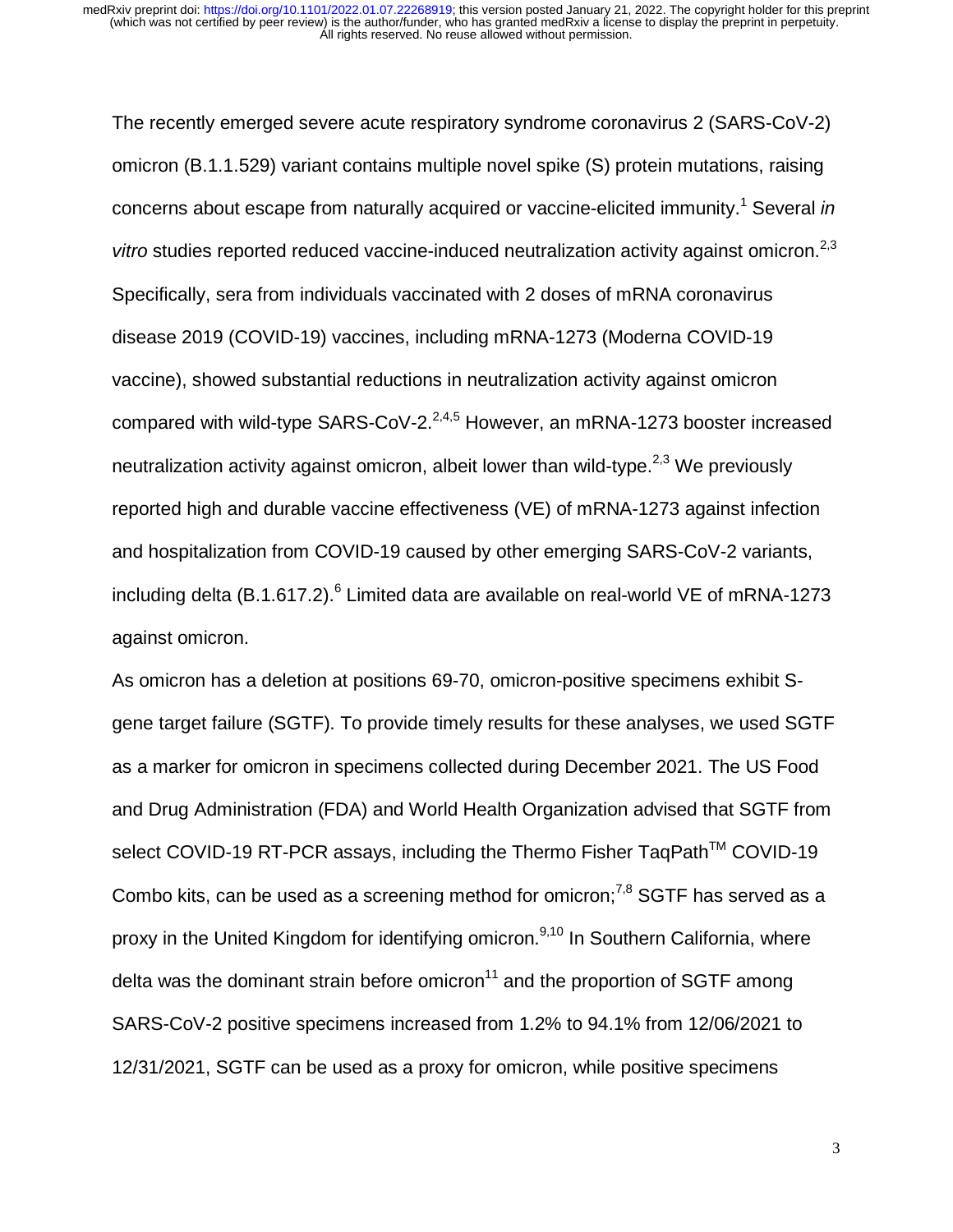negative for SGTF can be considered delta. Herein, we report VE of mRNA-1273 against infection and hospitalization with omicron and delta within the Kaiser Permanente Southern California (KPSC) health care system in the United States.

#### **Results**

The study included 26,683 cases with SGTF status available; 11,483 (43.0%) individuals were unvaccinated (2,883 delta, 8,600 omicron), and 15,200 (57.0%) were vaccinated (1,431 delta, 13,769 omicron; 416 vaccinated with 1 dose, 12,029 vaccinated with 2 doses, 2,755 vaccinated with 3 doses). The flow chart depicting selection steps is provided in Supplementary Fig. 1. The distribution of covariates by test outcomes, separated by variant type, is summarized in Table 1 (2-dose and 3-dose analyses) and Supplementary Table 1 (1-dose analysis).

Omicron cases more frequently had a history of COVID-19 than delta cases. In the 2 dose and 3-dose analyses, 13.6% and 15.4% of omicron cases in the 2-dose and 3 dose analyses, respectively, had a history of COVID-19 versus 2.5% and 3.0% of delta cases (Table 1).

Table 2 shows VE against delta and omicron infection or hospitalization. Overall, the 1 dose VE was 55.6% (95% CI: 38.8–67.8%) and 20.0% (8.9–29.8%), the 2-dose VE was 60.7% (56.6–64.3%) and 15.5% (12.2–18.7%), and the 3-dose VE was 94.0% (92.3– 95.4%) and 67.7% (65.5–69.7%) against delta and omicron infection, respectively. In analyses of 2-dose VE against delta infection by time since receipt of dose 2, VE at 14–90 days was 79.8% (67.4–87.5%) and subsequently declined, with VE of 66.3% (56.6–73.8%) at 91–180 days, 61.2% (56.9–65.0%) at 181–270 days and 57.5% (50.4–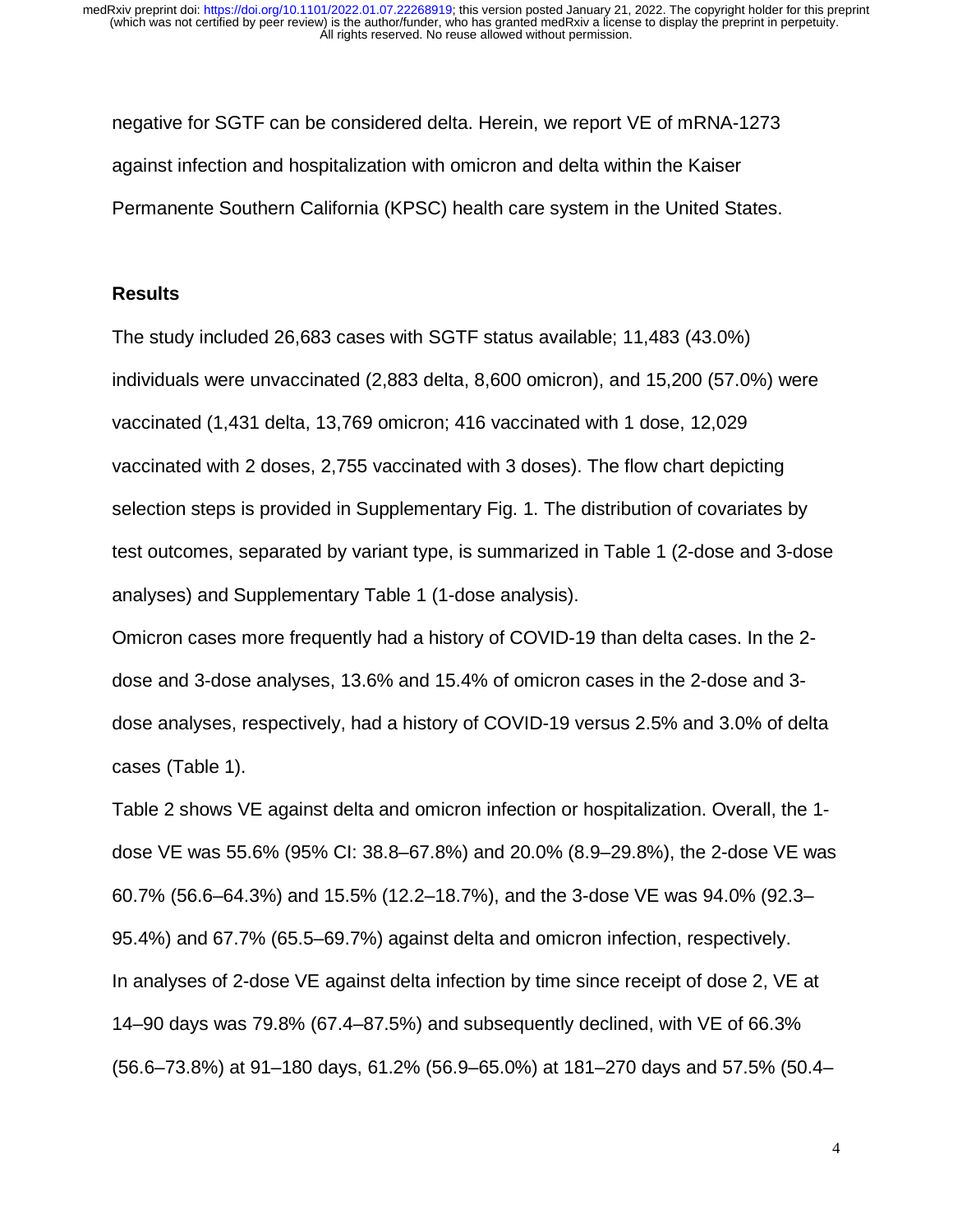63.6%) at >270 days (Table 2, Fig. 1). The 2-dose VE against omicron infection was 42.8% (33.8–50.7%) at 14–90 days and declined quickly to 23.0% (15.8–29.6%) at 91– 180 days, 15.6% (12.1–19.1%) at 181–270 days and 8.6% (3.3–13.6%) at >270 days. The 3-dose VE against delta infection was 92.9% (91.2–94.3%) if dose 3 was received after October 20, 2021, and 87.8% (78.5–93.1%) if dose 3 was received on or before October 20, 2021. For vaccinated cases, the median number of days from vaccination to positive test date was 41 and 113 days if dose 3 was received after October 20, 2021, or on and before that day, respectively. However, the 3-dose VE against omicron infection was 67.9% (65.8–69.9%) if dose 3 was received after October 20, 2021 (for vaccinated cases, median number of days from vaccination to positive test date was 41 days), and 49.5% (40.4–57.3%) if received on or before October 20, 2021 (for vaccinated cases, median number of days from vaccination to positive test date was 111 days). These estimates were similar in analyses excluding individuals who were immunocompromised, except that the 3-dose VE against omicron infection increased to 54.8% (44.9–62.9%) among immunocompetent individuals who received dose 3 on or before 10/20/21 (Table 2, Fig. 2).

The VE of 2 and 3 doses against hospitalization with delta were both more than 98%, while they were 74.8% (2.4–93.5%) and 99.7% (82.2–100.0%) against hospitalization with omicron (Table 2). Notably, all four individuals hospitalized with omicron despite receipt of three mRNA-1273 doses were more than 60 years with chronic diseases and one was also immunocompromised (data not shown).

Table 3 presents the 3-dose VE against infection by subgroups. The 3-dose VE against delta infection was >92% across age, sex and race/ethnicity groups but lower in the

5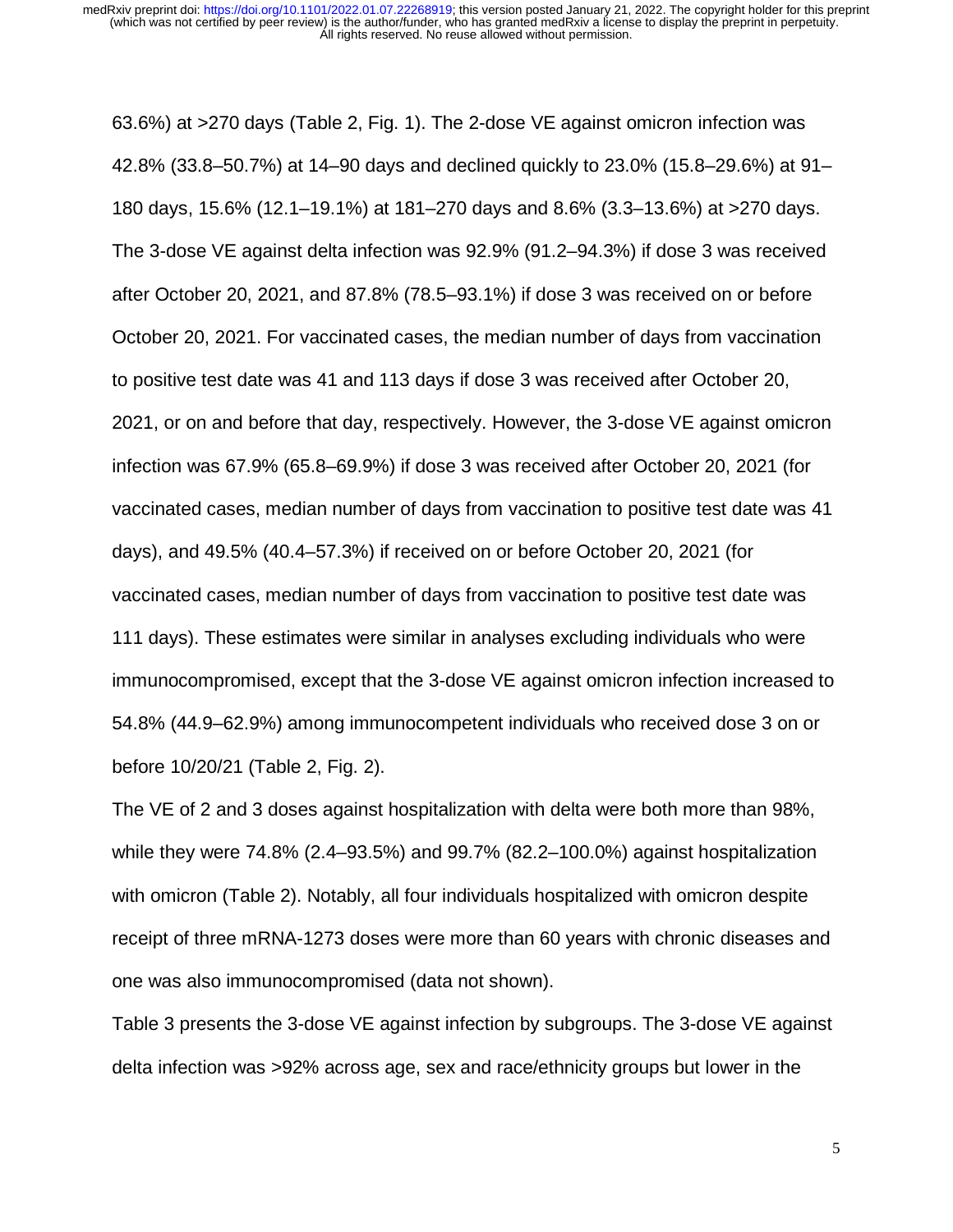immunocompromised population (75.0% [38.3–89.9%]). The 3-dose VE against omicron infection was 68.6% (66.3–70.7%) in those aged <65 years and 63.6% (53.8%-71.4%) in those aged ≥65 years and only 21.7% (0.0–45.0%) in the immunocompromised population compared to 68.2% (66.1–70.2%) in the immunocompetent population. The 3-dose VE against omicron infection among those who had no history of COVID-19 was 69.1% (66.9%, 71.3%) in those aged <65 years, and 63.9% (53.8%, 71.8%) in those aged ≥65 years (data not shown).

#### **Discussion**

We evaluated the effectiveness of mRNA-1273 against the highly mutated omicron variant in a socio-demographically diverse population in a real-world setting. Between December 6, 2021, and December 31, 2021, the rapidly increasing proportion of omicron-positive specimens indicated unprecedented transmissibility and raised concerns over protection conferred by currently authorized or licensed COVID-19 vaccines. Our study demonstrates that while VE of 2 doses of mRNA-1273 against delta infection is high and wanes slowly, consistent with our previous findings,  $6,12$  the 2-dose VE against omicron infection is inadequate, providing only modest protection of 42.8% within 3 months of vaccination and diminishing quickly thereafter. In addition, while the 3-dose VE against delta infection is high and durable, that against omicron is lower. Nevertheless, the point estimate (>50%) and lower bound of the 95% CI (>30%) still meet the US FDA criteria for emergency use authorization for 2 doses of COVID-19 vaccines.<sup>13</sup> Also, this VE is similar to the 2-dose vaccine efficacy against asymptomatic infection observed in the phase 3 clinical trial  $(63.0\%$   $[56.6-68.5\%]$ ).<sup>14</sup> The VE of 3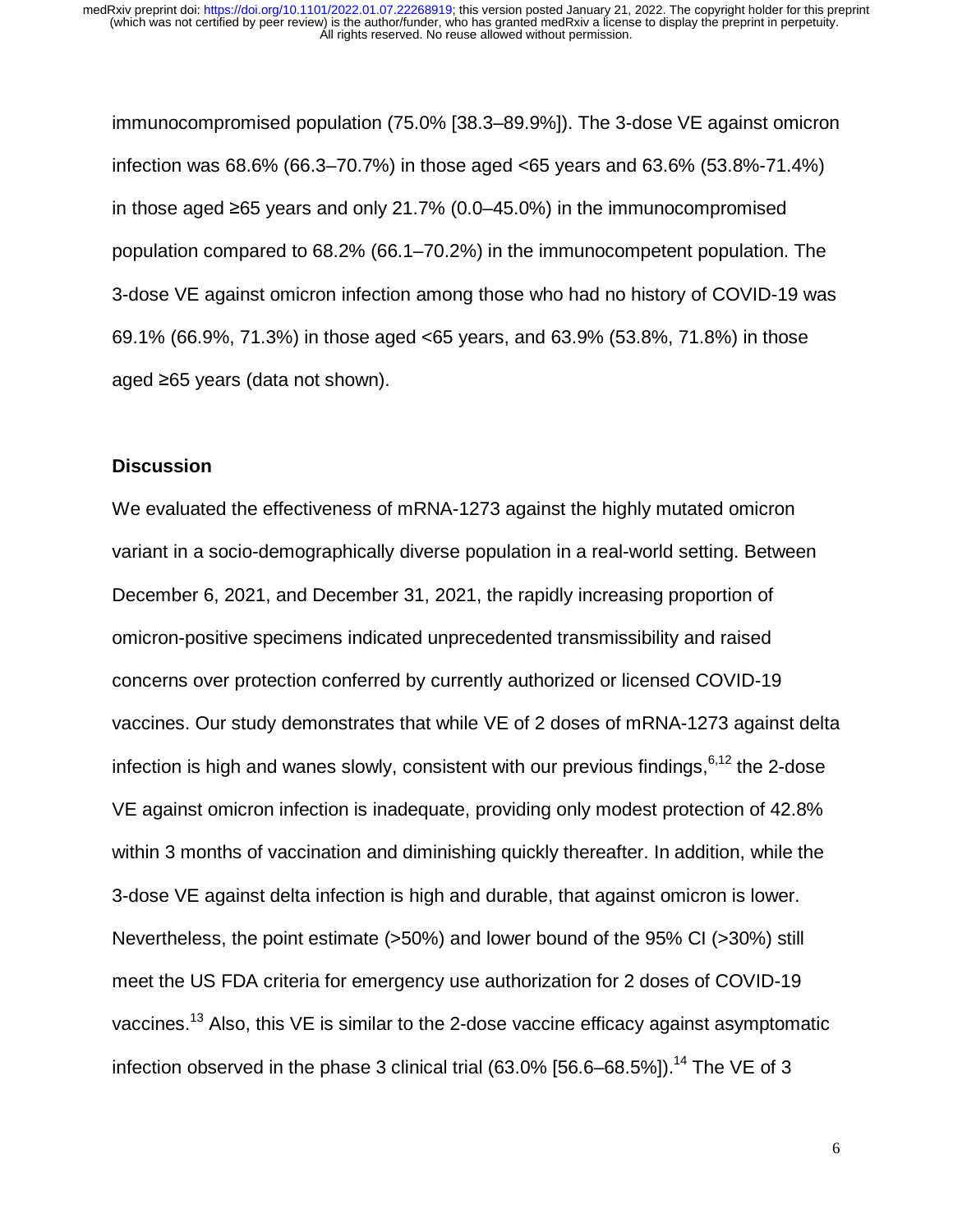doses of mRNA-1273 against omicron infection is poor among individuals who are immunocompromised. While 2-dose VE against hospitalization with omicron is lower compared to that with delta, 3-dose VE is nearly 100% against hospitalization with either variant. Taken together, these data suggest that third (booster) doses may be needed <6 months after dose 2 in immunocompetent individuals and that 3 doses may be inadequate to protect against omicron infection in individuals who are immunocompromised. Furthermore, the data highlight the potential need for periodic adjustment of vaccines to target circulating variants, including omicron, that have evolved to escape current vaccine-induced immunity.

While there are limited prior data on VE of 2 or 3 doses of mRNA-1273 vaccine against infection or hospitalization with omicron, a preliminary analysis from Denmark found an initial VE of 2 doses of mRNA-1273 against omicron infection of 36.7% that waned quickly, similar to our findings.<sup>15</sup> An early report by Andrews et al<sup>16</sup> found waning of 2dose protection with an initial VE of 2 doses of BNT162b2 against symptomatic omicron infection of 88% (65.9–95.8%) 2–9 weeks after dose 2 that declined to 34–37% (95% CIs ranging from –5 to 59.6%) 15 or more weeks after dose 2, but increased to 75.5% (56.1–86.3%) a median of 41 days (range 14–72 days) after a BNT162b2 booster. Collie et al<sup>17</sup> found that the VE of 2 doses of BNT162b2 against hospitalization during a proxy omicron period was 70% at least 14 days after receipt of dose 2. In England, after a primary course of BNT162b2 vaccine, VE against omicron infection was initially 70% after a BNT162b2 booster, dropping to 45% after ≥10 weeks, but stayed around 70– 75% for up to 9 weeks after an mRNA-1273 booster.<sup>10</sup>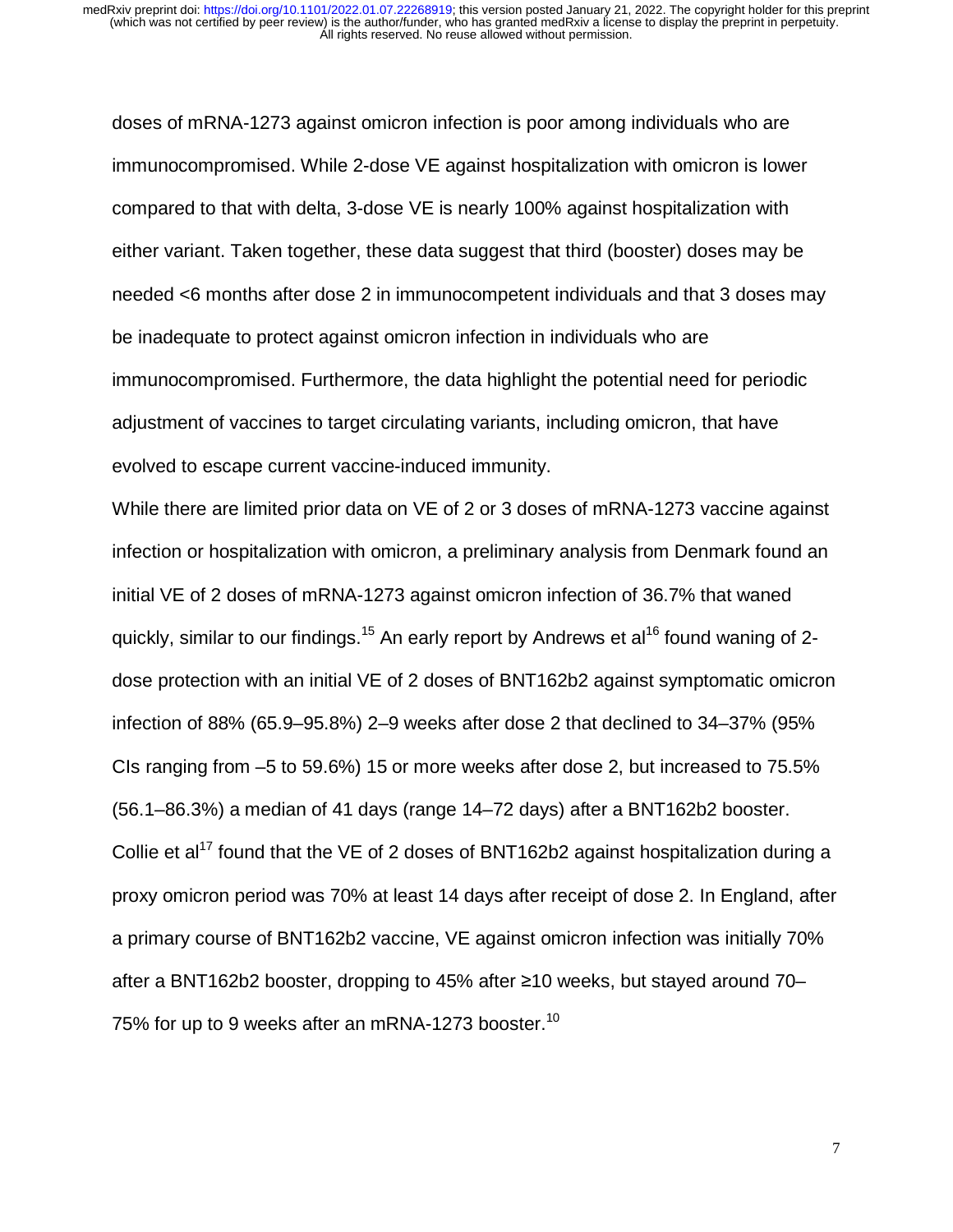A growing number of reports indicate that omicron disease is less severe than delta disease, resulting in a lower risk of hospitalization.<sup>1,18</sup> This may reflect greater replication of omicron in the upper versus lower respiratory tract, which may also contribute to more efficient transmission, resulting in increased absolute<sup>19</sup> numbers of hospitalizations. Booster vaccination has the potential to decrease hospital burden and improve outcomes.<sup>20</sup> While the sample size and follow-up period were not sufficient in our study or other studies to assess potential waning VE against hospitalization with omicron, our results of waning VE against omicron infection after dose 3 of mRNA-1273 underscores the importance of monitoring VE against hospitalization with omicron. This study provides novel data complementing recent reports of the effectiveness of other COVID-19 vaccines against omicron infection and has several strengths and limitations. Testing for SARS-CoV-2 infection was readily available among KPSC members, including drive-through testing and self-scheduled test appointments. Furthermore, we used a highly specific and sensitive RT-PCR test and monitored variant proportions at KPSC, allowing us to quickly assess VE of mRNA-1273 against omicron. Attributes associated with testing behavior or health-seeking behavior can be differential by exposure status, leading to potential bias. To control for these potential differences, we adjusted for history of SARS-CoV-2 molecular testing, history of COVID-19, prior health care utilization and other chronic diseases in the models. Although potential residual confounding or detection bias could remain, they were not likely to reverse the conclusion of the study. Second, we considered all SGTF specimens as omicron, rather than specifying a Ct value threshold, although this may have overestimated omicron detection. Our rate of SGTF closely mirrored regional trends in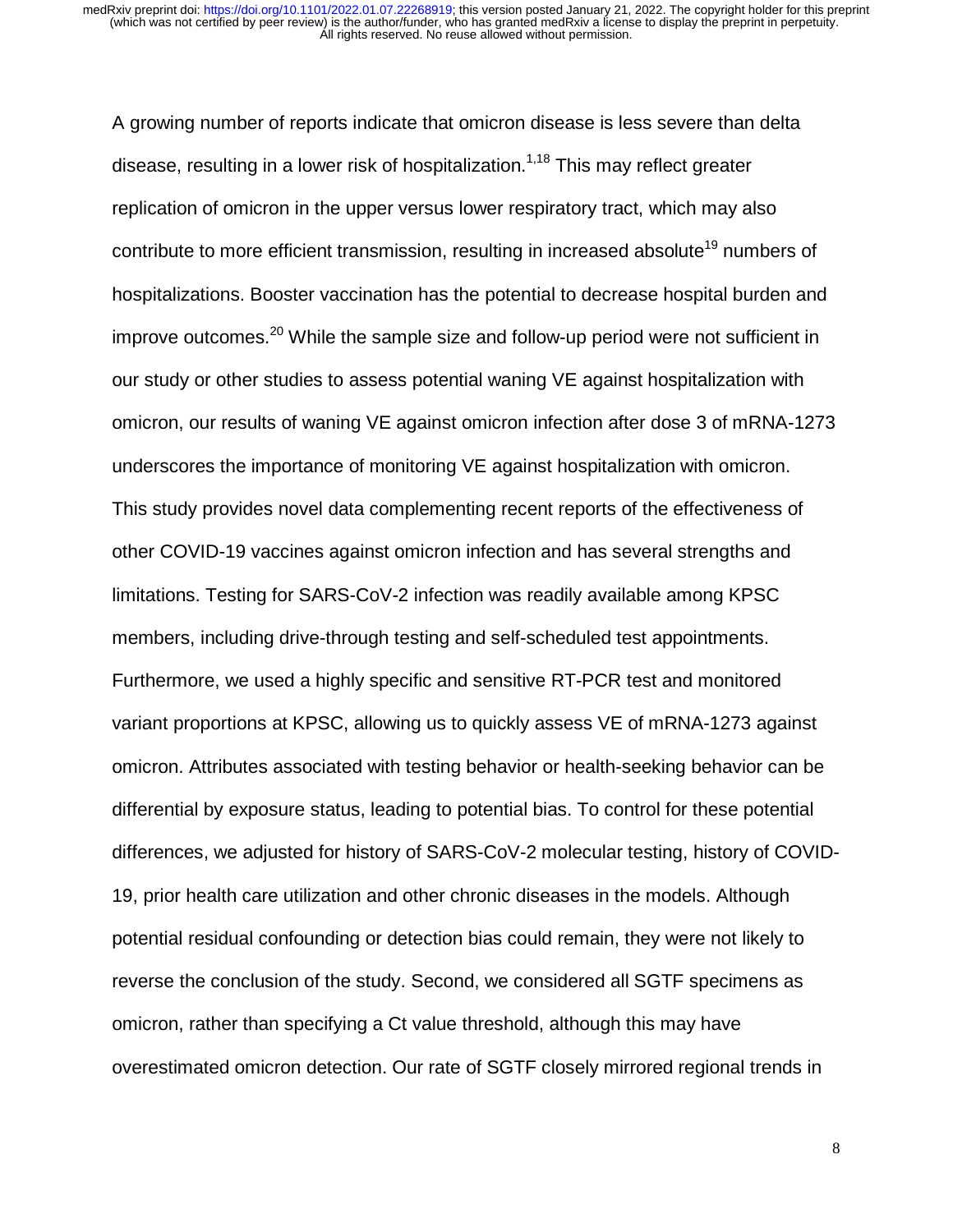omicron emergence from the Centers for Disease Control and Prevention (CDC).<sup>11</sup> Furthermore, based on whole genome sequencing results received for a subset of 955 positive specimens, we confirmed that all 319 cases exhibiting SGTF were omicron, and 632 of the 636 SGTF negative cases were delta (kappa 0.991). Third, this study was representative of a large, diverse racial, ethnic and socioeconomic population in Southern California but may be less representative of other populations. However, analysis of the effectiveness of mRNA-1273 against delta and omicron in parallel provided an internal comparator that put results in context.<sup>12</sup> Fourth, some individuals who were immunocompetent and who received a third dose before the October 21, 2021, Advisory Committee on Immunization Practices (ACIP) recommendation may have received a 100-µg dose rather than a 50-µg booster dose of mRNA-1273. However, we were not able to clearly assess the difference, as dosage information was not available from external vaccination records. Finally, the number of hospitalized individuals included was too small to draw definitive conclusions regarding VE and durability of 3 doses in preventing hospitalization. Long-term follow-up is needed to evaluate the durability of both 100-µg and 50-µg booster doses in preventing infection and hospitalization.

In conclusion, this study of mRNA-1273 found waning 2-dose but high 3-dose VE against delta infection, low 2-dose and 3-dose VE against omicron infection, modest 2 dose VE against hospitalization with omicron, and excellent 3-dose VE against hospitalization with either variant. Protection against omicron infection wanes within 3 months after dose 2, suggesting a need for a shorter interval between second and booster doses. Lack of protection against omicron infection in the immunocompromised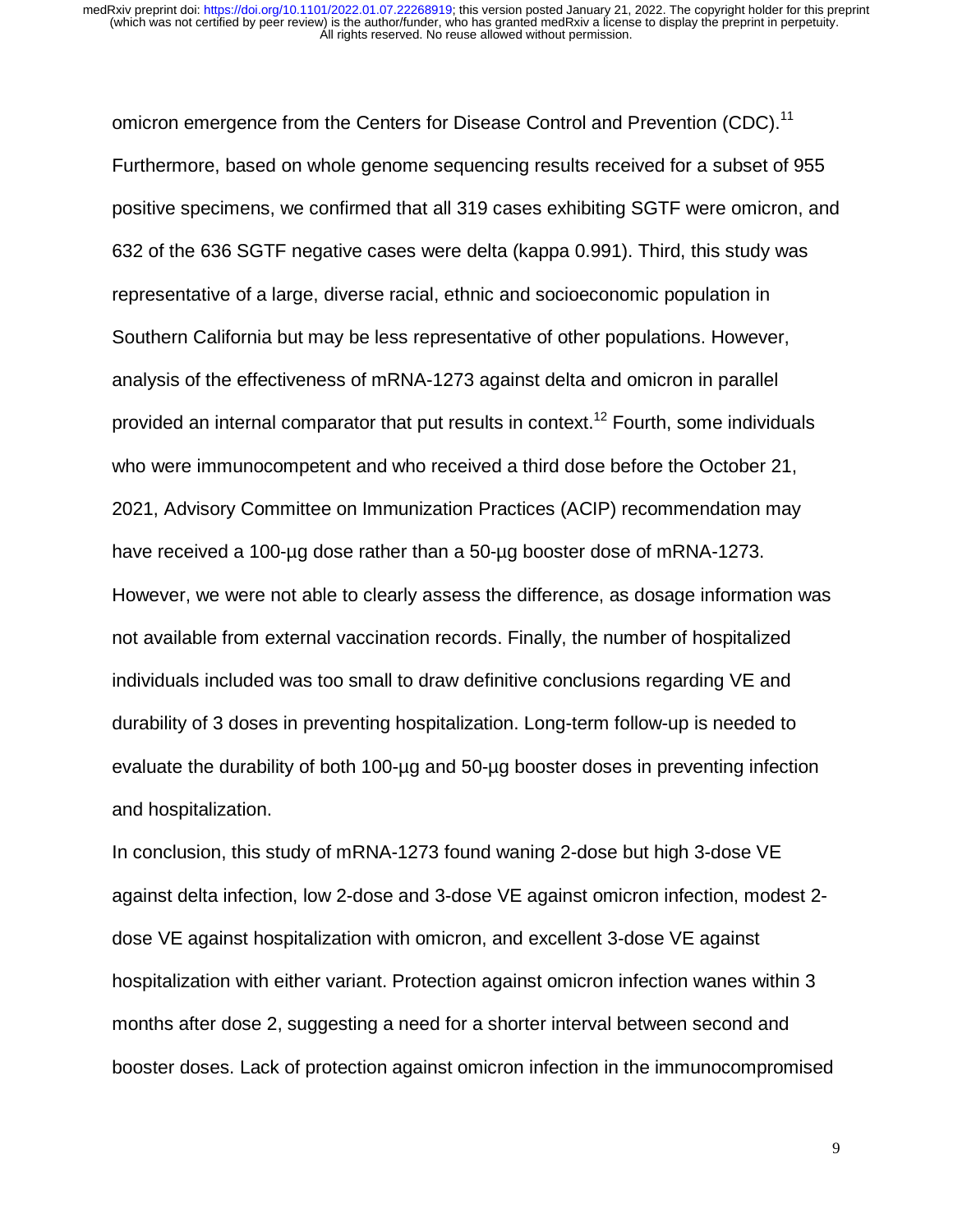population underscores the importance of the recommended fourth dose (booster) for this population. Continued monitoring of VE against omicron infection and hospitalization in immunocompetent and immunocompromised individuals and surveillance for the emergence of newer SARS-CoV-2 variants are warranted to inform future vaccination strategies.

#### **Online Methods**

**Study setting.** KPSC is an integrated health care system that provides care to more than 4.6 million socio-demographically diverse health plan members at 15 hospitals and associated medical offices across Southern California. Comprehensive electronic health records (EHRs) used for this study included information on demographics, immunizations, diagnoses, laboratory tests, procedures and pharmacy records. KPSC began administering mRNA-1273 on 12/18/2020. Outside COVID-19 vaccinations were imported into members' EHRs daily from external sources, including the California Immunization Registry, Care Everywhere (system on the Epic EHR platform that allows health care systems to exchange members' medical information), claims (eg, retail pharmacies) and self-report by members (with valid documentation).

**Laboratory methods.** Molecular diagnostic testing for SARS-CoV-2 is available to members who request it for any reason, before procedures and hospital admissions, with and without symptoms. Specimens were primarily collected using nasopharyngeal/oropharyngeal swabs (for symptomatic individuals) or saliva (for asymptomatic individuals). Specimens were tested using RT-PCR TaqPath COVID-19 High-Throughput Combo Kit (Thermo Fisher Scientific). SGTF was defined as a RT-PCR test in which N and ORF1ab genes were detected (Ct values <37), but S gene was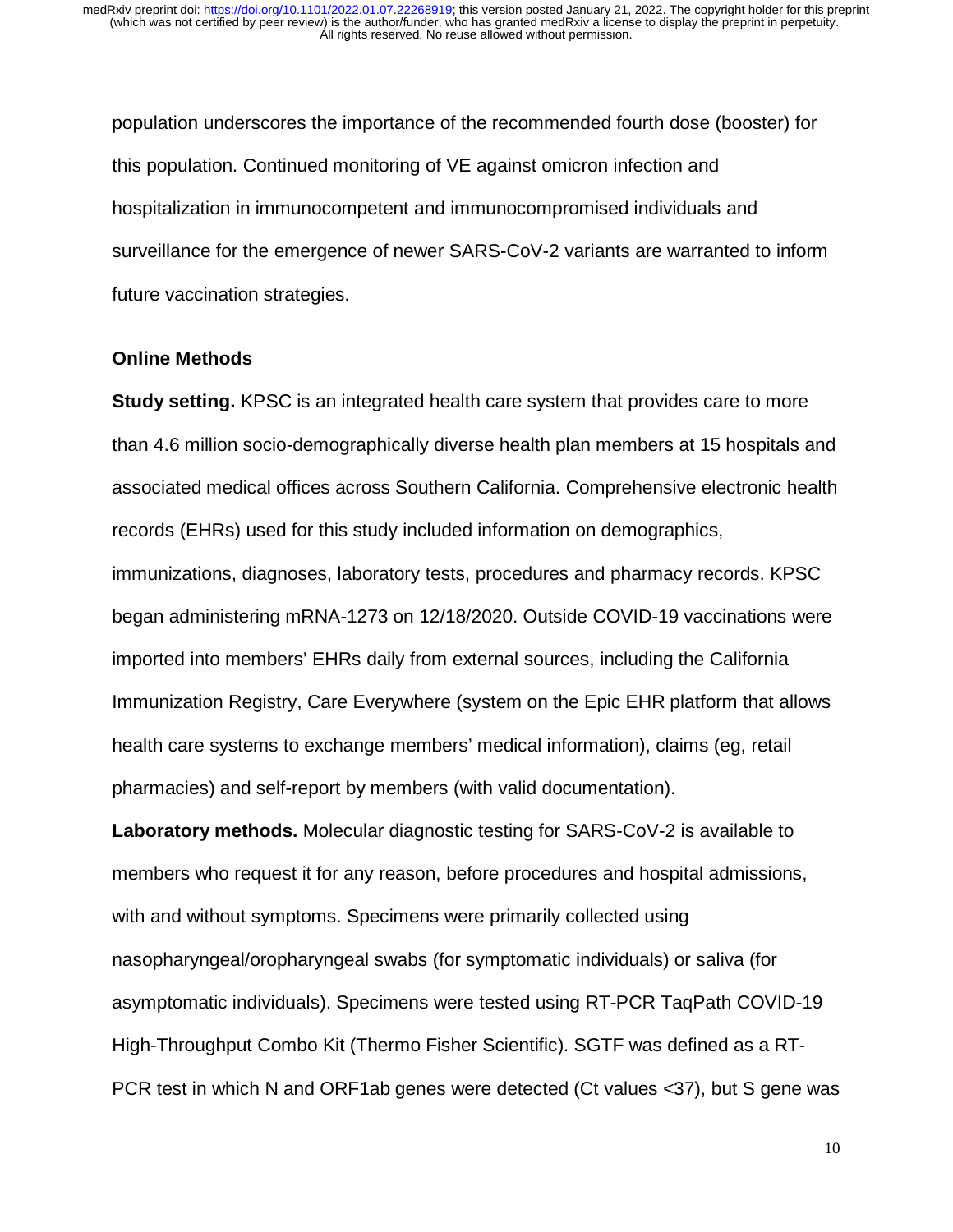not detected. Specimens with SGTF were considered to be omicron, whereas positive specimens without SGTF were considered to be delta.

**Study design.** In this case-control study, cases included individuals who tested positive by the RT-PCR TaqPath COVID-19 kit, had specimens collected between 12/6/2021 and 12/31/2021, were aged ≥18 years, and had ≥12 months of KPSC membership before the specimen collection date (for accurate ascertainment of exposure status and covariates). Individuals were excluded if they received a COVID-19 vaccine other than mRNA-1273, any dose of mRNA-1273 <14 days before the specimen collection date, 2 or 3 doses of mRNA-1273 <24 days apart from previous dose or >3 doses of mRNA-1273 prior to the specimen collection date. Additional exclusions included a positive SARS-CoV-2 test or COVID-19 diagnosis code ≤90 days before the specimen collection date. COVID-19 hospitalization included hospitalization with a SARS-CoV-2–positive test or hospitalization ≤7 days after a SARS-CoV-2–positive test. COVID-19 hospitalization was confirmed by manual chart review conducted by a physician investigator (B.K.A.) to verify the presence of severe COVID-19 symptoms. Controls included all individuals who tested negative with specimens collected between 12/6/2021 and 12/31/2021 and with the same age and membership requirement as cases. Randomly sampled controls were 2:1 matched to cases by age (18–44 years, 45–64 years, 65–74 years and ≥75 years), sex, race/ethnicity (non-Hispanic White, non-Hispanic Black, Hispanic, non-Hispanic Asian and other/unknown) and specimen collection date. Matching was conducted separately for the 1-, 2-, and 3-dose VE analysis. To accommodate variation in real-world practice, analyses did not require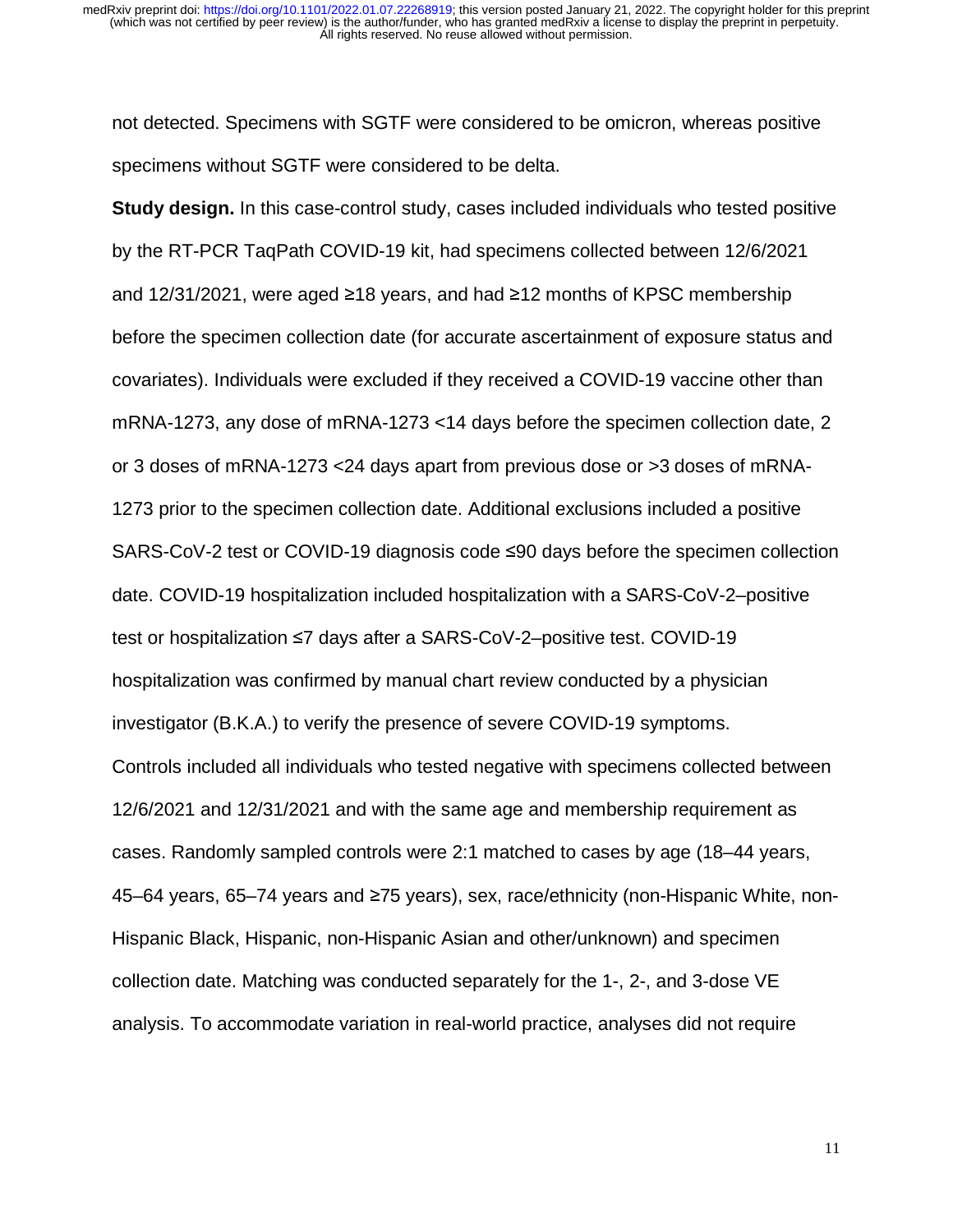dose 3 to be ≥6 months from dose 2, as some members received dose 3 at a shorter interval in this study.

**Exposure.** The exposure of interest was 1, 2 or 3 doses of mRNA-1273. Dose 3 in this analysis included both the 100-µg additional primary dose in individuals who were immunocompromised, as well as the 50-µg and 100-ug booster dose in adults.

**Covariates.** Demographic and clinical covariates were extracted from EHRs.<sup>12</sup> Variables assessed included socioeconomic status (Medicaid, neighborhood median household income), medical center area, pregnancy status, KPSC physician/employee status, smoking, body mass index, Charlson comorbidity score, autoimmune conditions, chronic diseases (kidney, heart, lung, and liver disease and diabetes), frailty index and immunocompromised status. To account for potential differences in care-seeking or test-seeking behaviors, the following variables were also adjusted for: health care utilization (virtual, outpatient, emergency department and inpatient encounters), preventive care (other vaccinations, screenings and wellness visits), history of SARS-CoV-2 molecular test performed from 3/1/2020 to specimen collection date (irrespective of result) and history of COVID-19 (positive SARS-CoV-2 molecular test or a COVID-19 diagnosis code) from 3/1/2020 to specimen collection date.

**Statistical analyses.** Characteristics of cases and controls for each analysis were compared by using the  $\chi^2$  test or Fisher exact test for categorical variables and twosample *t* test or Wilcoxon rank sum test for continuous variables. The distribution of variant type by vaccination status was tabulated. Conditional logistic regression was used to estimate the adjusted odds ratios (OR) and 95% confidence intervals (CI) for vaccination against infection and hospitalization with delta or omicron. Analyses were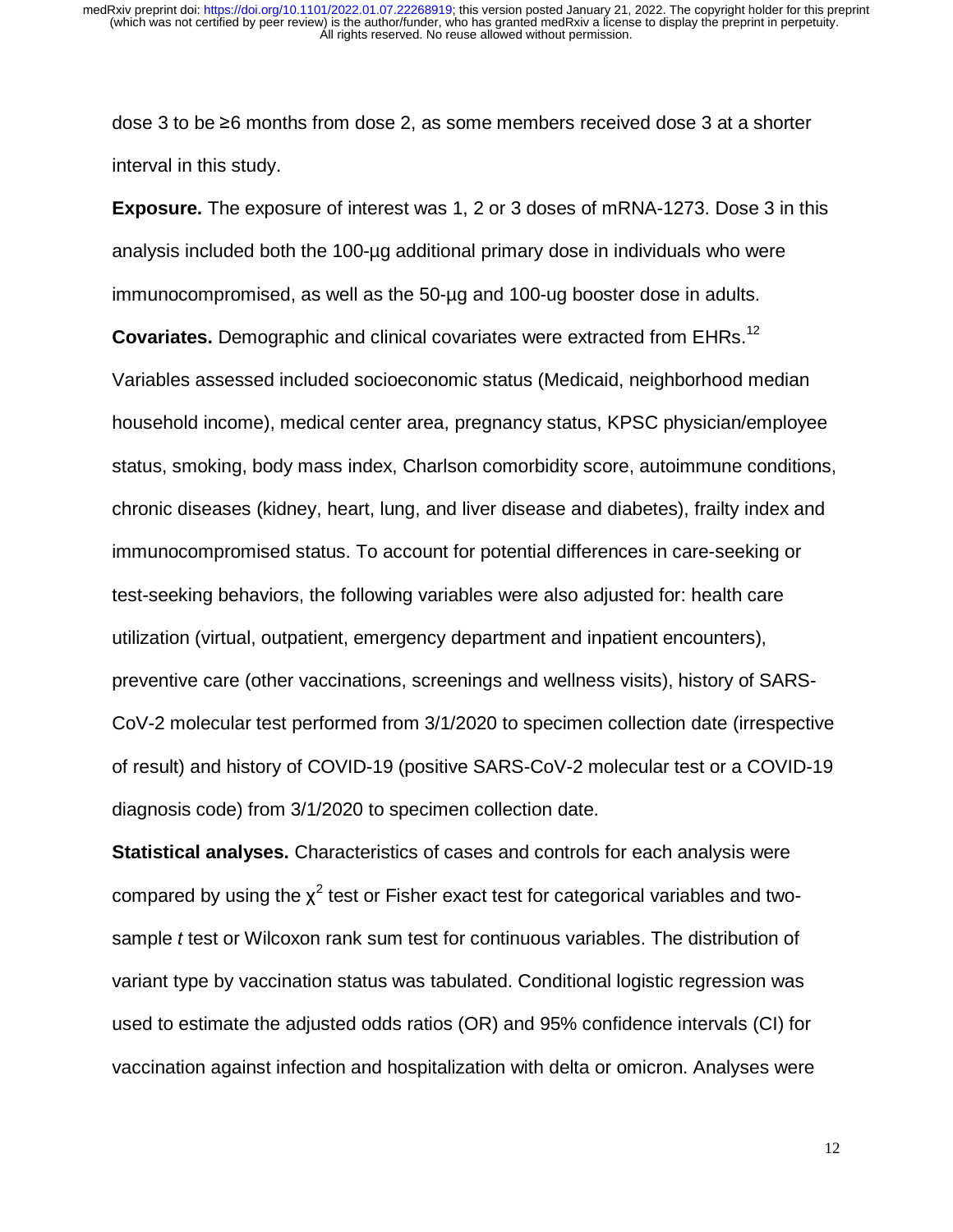adjusted for potential confounders, determined by scientific relevance or by absolute standardized differences (ASD) >0.1 and *P* value <0.1. Unconditional logistic regression with additional adjustment of matching factors in the model was used when matched sets needed to be broken for certain subgroup analyses or when the conditional model failed to converge. VE  $(%)$  was calculated as  $(1$ -adjusted OR $)\times$ 100. As VE is a prevented fraction, which is a percentage ranging between 0% and 100%, the point estimate and its CI cannot be a negative value.

We also assessed 2-dose and 3-dose VE against delta or omicron infection by time since receipt of mRNA-1273 dose 2 or 3 (for 2-dose VE: 14-90 days, 91-180 days, 181- 270 days, and >270 days; for 3-dose VE: on or before 10/20/2021 versus on or after 10/21/2021). 10/21/2021 was chosen since it was the date the ACIP recommended a 50-µg booster of mRNA-1273 for individuals who completed their primary series ≥<sup>6</sup> months prior.<sup>21,22</sup> As more immunocompromised persons might have received dose 3 before the October 2021 recommendation, we conducted a separate analysis that excluded individuals who were immunocompromised to assess durability of protection of 3 doses in immunocompetent individuals. We also evaluated 3-dose VE in select subgroups, including by age (<65, ≥65 years), sex, race/ethnicity (Hispanic, Non-Hispanic and others) and immunocompromised status (yes, no). As VE in individuals with a history of COVID-19 is different from those without,  $6$  we also evaluated 3-dose VE against omicron infection, stratified by age (<65 years and ≥65 years), among individuals with no history of COVID-19. SAS 9.4 was used for analyses. The study was approved by KPSC Institutional Review Board. All study staff with access to protected health information were trained in procedures to protect the confidentiality of KPSC

13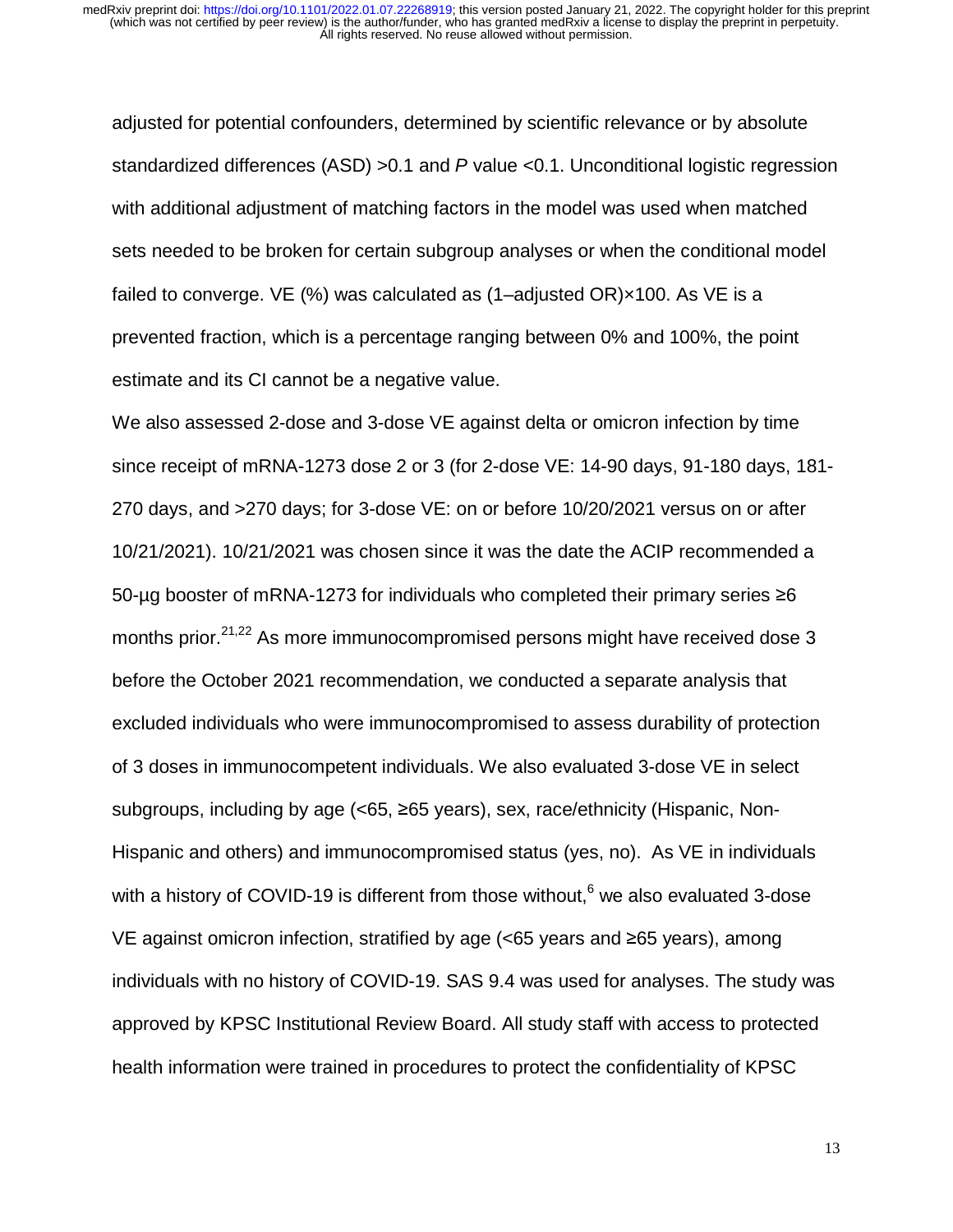member data. A waiver of informed consent was obtained as this is an observational study of authorized and recommended Moderna COVID-19 vaccine administered in the course of routine clinical care. To facilitate the conduct of this study, a waiver was obtained for written HIPAA authorization for research involving use of the EHR.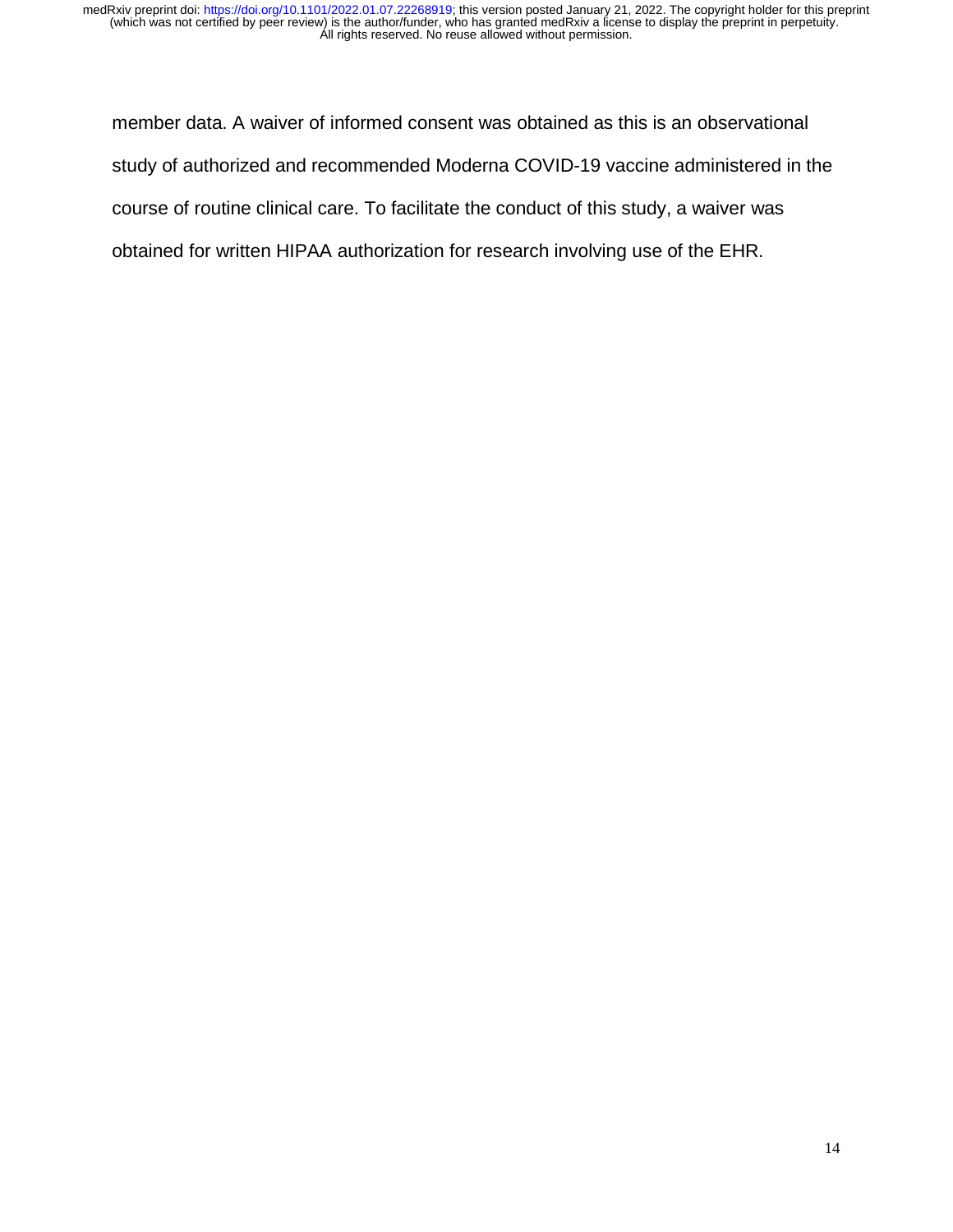## **Data availability**

Individual-level data reported in this study are not publicly shared. Upon request, and subject to review, KPSC may provide the deidentified aggregate-level data that support the findings of this study. Deidentified data may be shared upon approval of an analysis proposal and a signed data access agreement.

## **Acknowledgments**

Medical writing and editorial assistance were provided by Srividya Ramachandran, PhD, and Jared Mackenzie, PhD, of MEDiSTRAVA in accordance with Good Publication Practice (GPP3) guidelines, funded by Moderna, Inc., and under the direction of the authors. Laboratory and database support were provided at KPSC by Lee Childs, Julie Stern, Joy Gelfond, Radha Bathala, Kourtney Kottmann, Ana Acevedo, Elmer Ayala, Samantha Quinones, Samantha Baluyot, Errol Lopez and Don McCarthy. The authors thank the KPSC Lab Leadership and Technician Team for their support of this study. The authors would like to acknowledge Helix OpCo, LLC, for their whole genome sequencing of SARS-CoV-2 specimens. The authors thank the patients of Kaiser Permanente for their partnership with us to improve their health. Their information, collected through our electronic health record systems, leads to findings that help us improve care for our members and can be shared with the larger community. Julie Vanas, Moderna, Inc., provided critical operations support and Yamuna Paila, Moderna, Inc., provided critical input on specimen sequencing.

#### **Author contributions**

15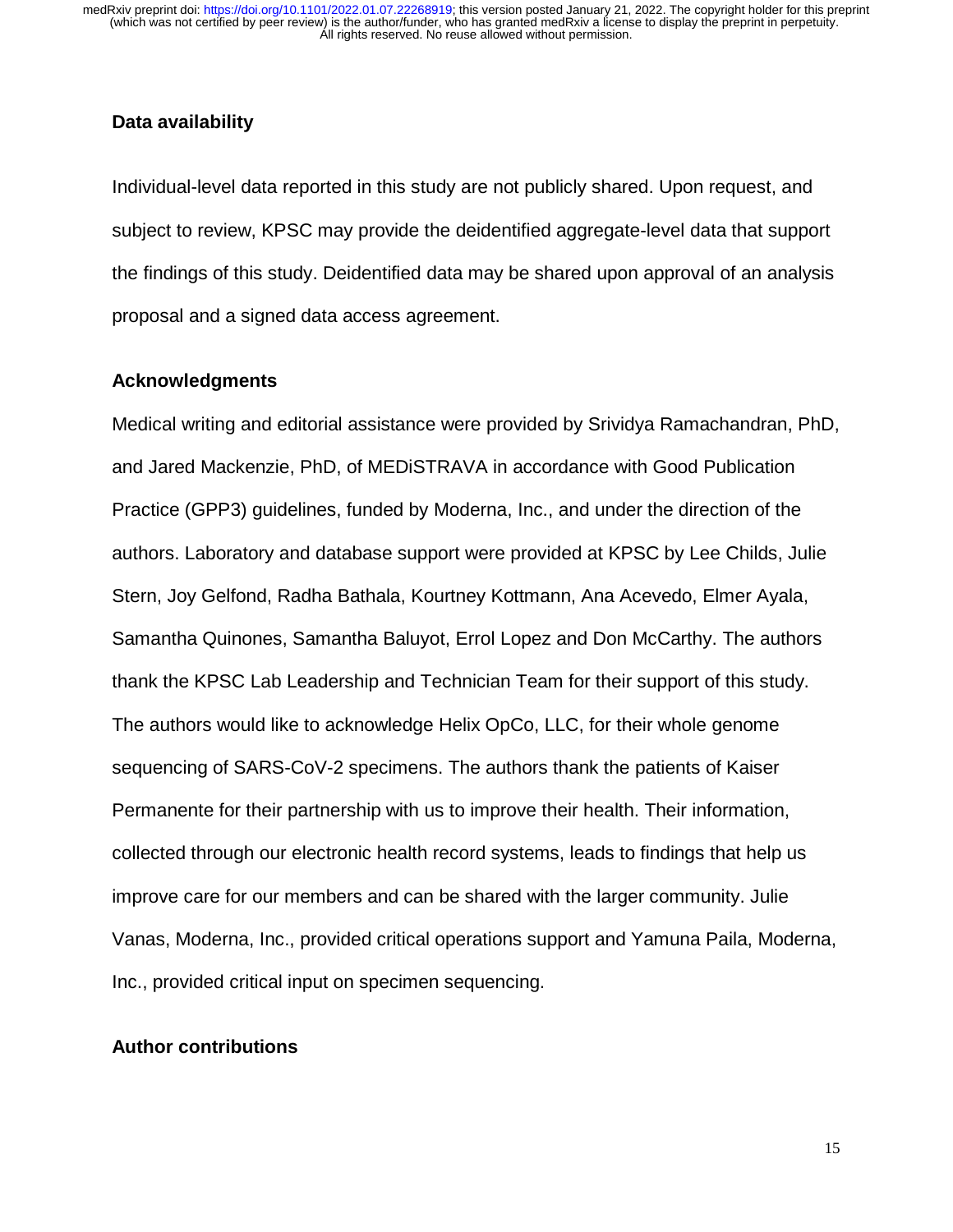H.F.T, L.S.S, L.Q, K.J.B, and C.A.T were involved in the study concept and design, as well as acquisition, analysis, or interpretation of data (including B.K.A). H.F.T and B.K.A drafted the manuscript. Y.L, L.S.S, C.A.T, Y.T, K.J.B, J.E.T, A.F, J.H.K, G.S.L, S.K.C, H.S.T, M.A, and L.Q critically revised the manuscript for important intellectual content. L.Q, Y.L, Y.T, and J.E.T conducted the statistical analyses. L.S.S, C.A.T, G.S.L, M.A, S.K.C, and H.S.T provided administrative, technical, or material support. C.A.T and H.F.T obtained funding and provided supervision.

#### **Competing interests**

All authors have completed the ICMJE uniform disclosure form at www.icmje.org/coi\_disclosure.pdf and declare the following: H.F.T., B.K.A., Y.L., L.S.S., Y.T., J.E.T., A.F., J.H.K., G.S.L., S.K.C., H.S.T., M.A. and L.Q. are employees of Kaiser Permanente Southern California, which has been contracted by Moderna, Inc., to conduct this study. K.J.B. is an adjunct investigator at Kaiser Permanente Southern California. C.A.T. is an employee of and a shareholder in Moderna, Inc. H.F.T. received funding from GlaxoSmithKline and Seqirus unrelated to this manuscript; H.F.T. also served in advisory boards for Janssen and Pfizer Inc. B.K.A. received funding from GlaxoSmithKline, Dynavax, Seqirus, Pfizer Inc. and Genentech for work unrelated to this study and has served on advisory boards for GlaxoSmithKline. Y.L. received funding from GlaxoSmithKline, Seqirus and Pfizer Inc. unrelated to this manuscript. L.S.S. received funding from GlaxoSmithKline, Dynavax and Seqirus unrelated to this manuscript. Y.T. received funding from GlaxoSmithKline unrelated to this manuscript. J.E.T. received funding from Pfizer Inc. unrelated to this manuscript. A.F. received funding from Pfizer Inc., GlaxoSmithKline and Gilead unrelated to this manuscript.

16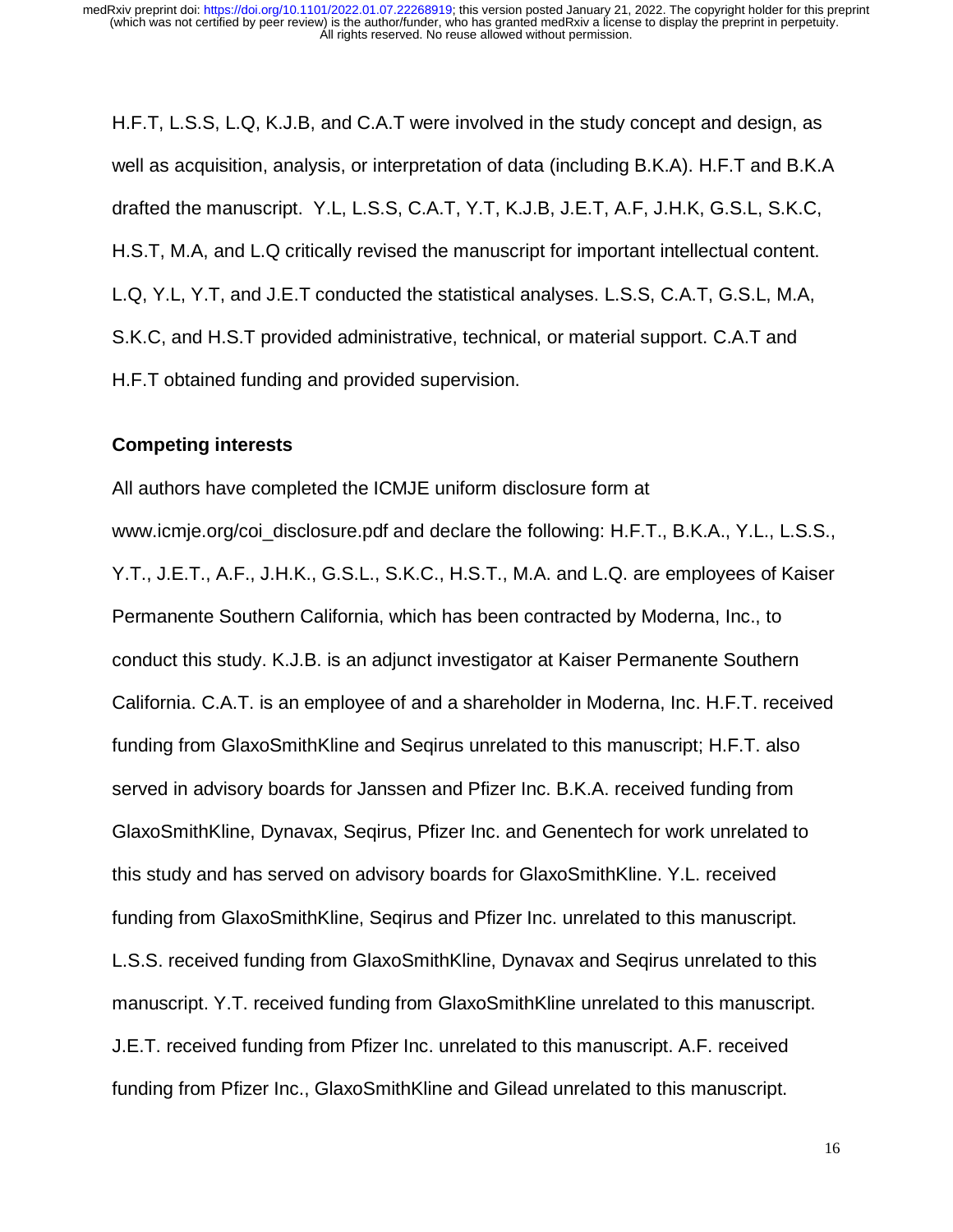J.H.K. received funding from GlaxoSmithKline unrelated to this manuscript. G.S.L. received funding from GlaxoSmithKline unrelated to this manuscript. S.K.C. received funding from Pfizer Inc. and Pancreatic Cancer Action Network unrelated to this manuscript. H.S.T. received funding from GlaxoSmithKline, Pfizer Inc., ALK and Wellcome unrelated to this manuscript. M.A. received funding from Pfizer Inc. unrelated to this manuscript. L.Q. received funding from GlaxoSmithKline and Dynavax unrelated to this manuscript.

# **Funding**

This study was funded by Moderna, Inc.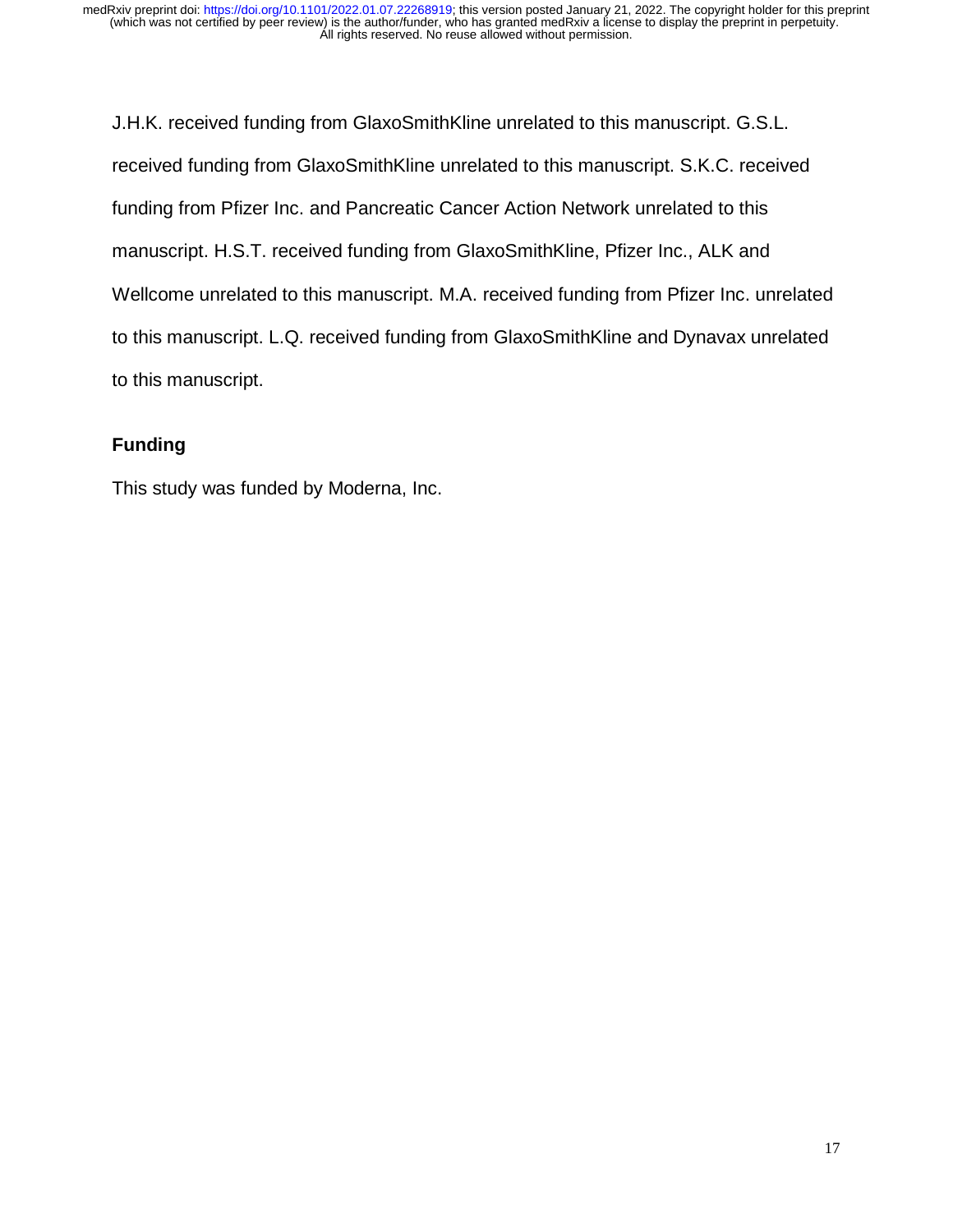## **References**

- 1. Wolter, N.*, et al.* Early assessment of the clinical severity of the SARS-CoV-2 Omicron variant in South Africa. *medRxiv*, 2021.2012.2021.21268116 (2021).
- 2. Garcia-Beltran, W.F.*, et al.* mRNA-based COVID-19 vaccine boosters induce neutralizing immunity against SARS-CoV-2 Omicron variant. *Cell*.
- 3. Nicole A. Doria-Rose, X.S., Stephen D Schmidt, Sijy O'Dell, Charlene McDanal, Wenhong Feng, Jin Tong, Amanda Eaton, Maha Maglinao, Haili Tang, Kelly E. Manning, Venkata-Viswanadh Edara, Lilin Lai, Madison Ellis, Kathryn Moore, Katharine Floyd, Stephanie L. Foster, Robert L. Atmar, Kirsten E. Lyke, Tongqing Zhou, Lingshu Wang, Yi Zhang, Martin R Gaudinski, Walker P Black, Ingelise Gordon, Mercy Guech, Julie E Ledgerwood, John N Misasi, Alicia Widge, Paul C. Roberts, John Beigel, Bette Korber, Rolando Pajon, John R. Mascola, Mehul S. Suthar, David C. Montefiori. Booster of mRNA-1273 Strengthens SARS-CoV-2 Omicron Neutralization. *MedRxiv* **medRxiv 2021.12.15.21267805**(2021).
- 4. Cele, S.*, et al.* SARS-CoV-2 Omicron has extensive but incomplete escape of Pfizer BNT162b2 elicited neutralization and requires ACE2 for infection. *medRxiv* (2021).
- 5. Wilhelm, A.*, et al.* Reduced Neutralization of SARS-CoV-2 Omicron Variant by Vaccine Sera and Monoclonal Antibodies. *medRxiv*, 2021.2012.2007.21267432 (2021).
- 6. Bruxvoort, K.J.*, et al.* Real-world effectiveness of the mRNA-1273 vaccine against COVID-19: Interim results from a prospective observational cohort study. *Lancet Reg Health Am*, 100134 (2021).
- 7. United States Food and Drug Administration. SARS-CoV-2 Viral Mutations: Impact on COVID-19 Tests Vol. 2022 (2021).
- 8. WHO. Enhancing Readiness for Omicron (B.1.1.529): Technical Brief and Priority Actions for Member States. https://www.who.int/publications/m/item/enhancing-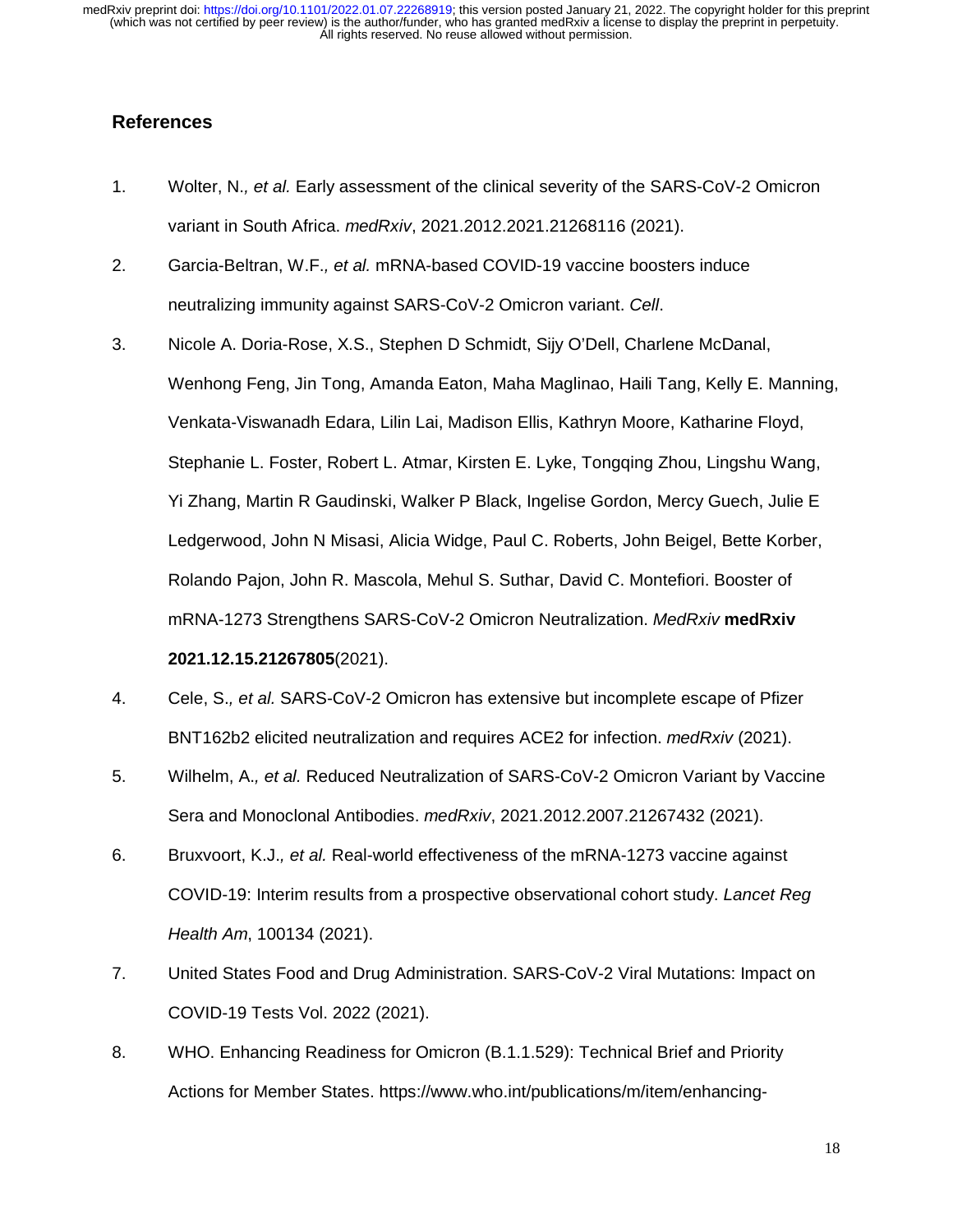> readiness-for-omicron-(b.1.1.529)-technical-brief-and-priority-actions-for-member-states. (2021).

- 9. Public Health England. Investigation of novel SARS-CoV-2 variant: variant of convern 202012/01. (2020).
- 10. Public Health England. SARS-CoV-2 variants of concern and variants under investigation in England (2021).
- 11. United States Centers for Disease Control and Prevention. COVID Data Tracker: Variant Proportions. Vol. 2022.
- 12. Bruxvoort, K.J.*, et al.* Effectiveness of mRNA-1273 against delta, mu, and other emerging variants of SARS-CoV-2: test negative case-control study. *BMJ* **375**, e068848 (2021).
- 13. Food and Drug Administration. Emergency Use Authorization for Vaccines to Prevent COVID-19: Guidance for Industry. (2021).
- 14. El Sahly, H.M.*, et al.* Efficacy of the mRNA-1273 SARS-CoV-2 Vaccine at Completion of Blinded Phase. *N Engl J Med* **385**, 1774-1785 (2021).
- 15. Hansen, C.H.*, et al.* Vaccine effectiveness against SARS-CoV-2 infection with the Omicron or Delta variants following a two-dose or booster BNT162b2 or mRNA-1273 vaccination series: A Danish cohort study. *medRxiv*, 2021.2012.2020.21267966 (2021).
- 16. Andrews, N.*, et al.* Effectiveness of COVID-19 vaccines against the Omicron (B.1.1.529) variant of concern. *medRxiv*, 2021.2012.2014.21267615 (2021).
- 17. Collie, S., Champion, J., Moultrie, H., Bekker, L.G. & Gray, G. Effectiveness of BNT162b2 Vaccine against Omicron Variant in South Africa. *N Engl J Med* 10.1056/NEJMc2119270 (2021).
- 18. Ferguson N*, et al.* Report 49: Growth, population distribution and immune escape of Omicron in England (Imperial College London, 2021).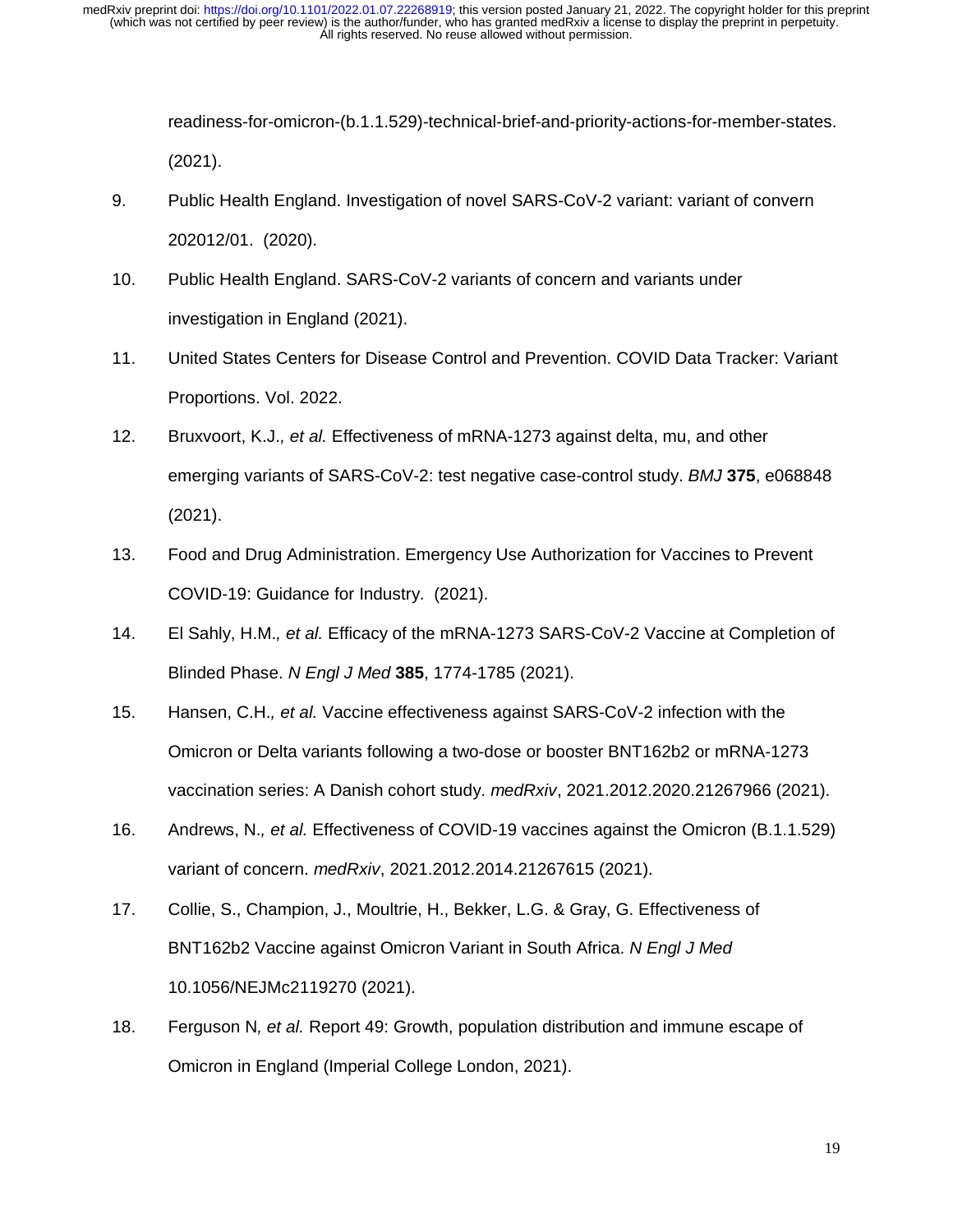- 19. Chan, M.C.W.*, et al.* SARS-CoV-2 Omicron variant replication in human respiratory tract ex vivo. *Research Square* 10.21203/rs.3.rs-1189219/v1 (2021).
- 20. French G*, et al.* Impact of hospital strain on excess deaths during the COVID-19 pandemic — United States, July 2020–July 2021. *MMWR Morb Mortal Wkly Rep* **70**, 1613-1616 (2021).
- 21. United States Centers for Disease Control and Prevention. CDC Expands Eligibility for COVID-19 Booster Shots (2021).
- 22. United States Centers for Disease Control and Prevention. Choosing Your COVID-19 Booster Shot. Vol. 2022 (2022).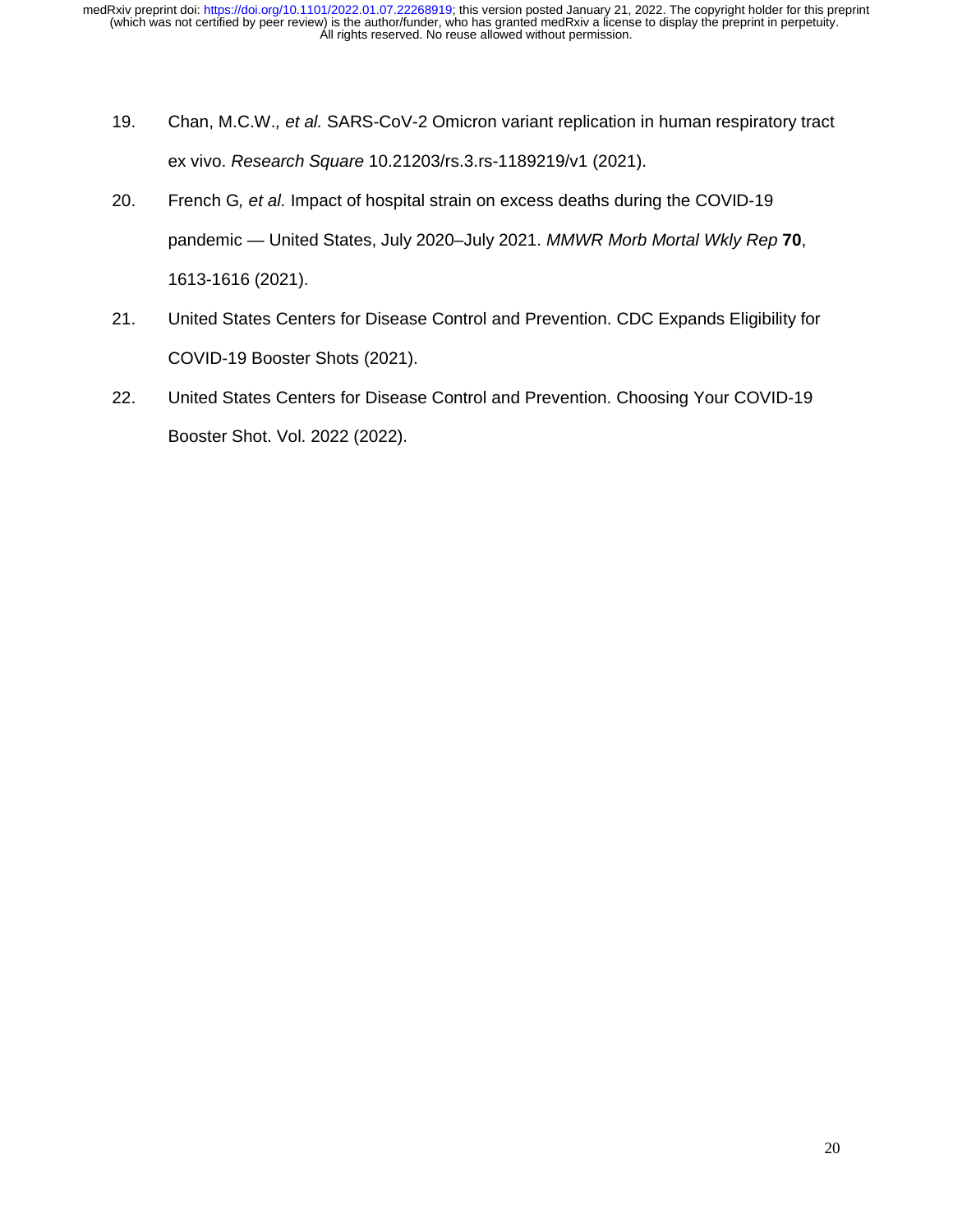



The figure depicts the waning effectiveness of 2 doses of mRNA-1273 vaccine against omicron infection (red line) and delta infection (blue line) within 365 days after vaccination. The vertical bar associated with each point estimate represents the 95% confidence interval of the vaccine effectiveness.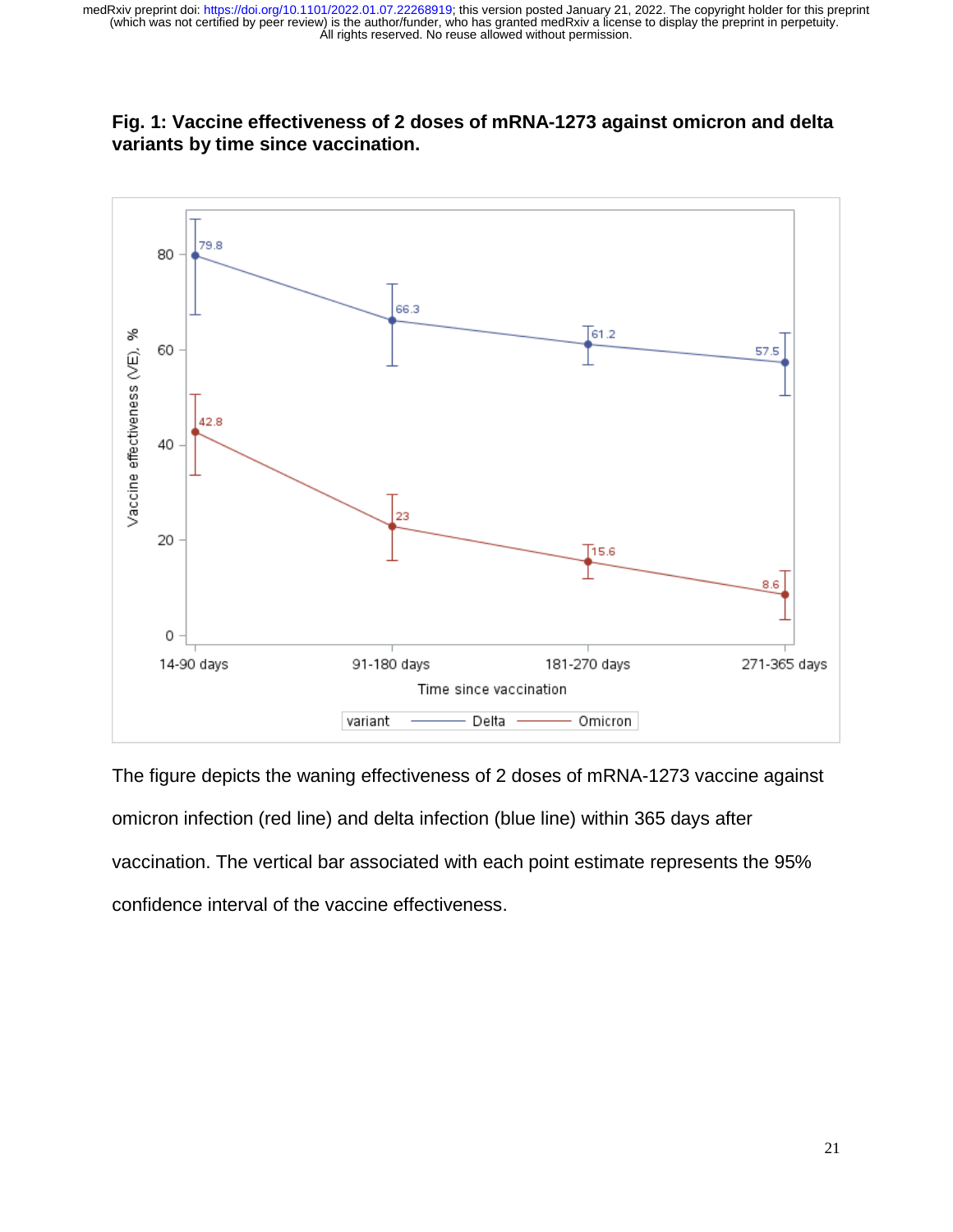



The figure depicts the effectiveness of 3 doses of mRNA-1273 vaccine against delta infection (blue line) and omicron infection (red line), comparing effectiveness of third doses received on or after 10/21/2021 with third doses received before that date. The vertical bar associated with each point estimate represents the 95% confidence interval of the vaccine effectiveness.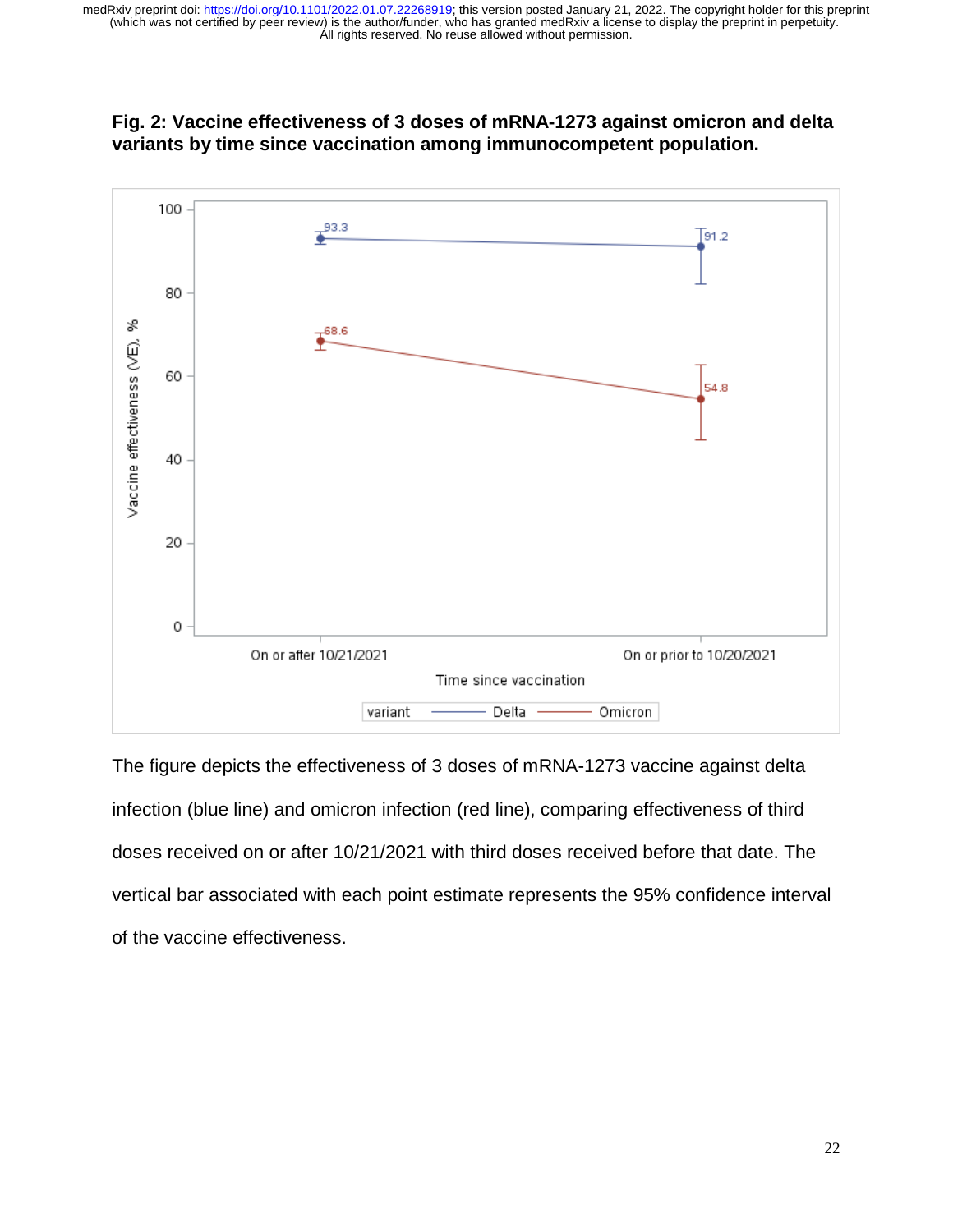|                                               |                                          | 2 dose                                             |                    |                                              |                                                        |                    |                                          | 3 dose                                             |                    |                                                     |                                                        |                    |
|-----------------------------------------------|------------------------------------------|----------------------------------------------------|--------------------|----------------------------------------------|--------------------------------------------------------|--------------------|------------------------------------------|----------------------------------------------------|--------------------|-----------------------------------------------------|--------------------------------------------------------|--------------------|
|                                               |                                          | Delta                                              |                    |                                              | Omicron                                                |                    |                                          | Delta                                              |                    |                                                     | Omicron                                                |                    |
|                                               | Test<br>positive<br>cases<br>$N = 4,117$ | <b>Test</b><br>negative<br>controls<br>$N = 8,234$ | p<br>value/A<br>SD | Test<br>positive<br>cases<br>$N -$<br>19,395 | <b>Test</b><br>negative<br>controls<br>$N -$<br>38,790 | P<br>value/A<br>SD | Test<br>positive<br>cases<br>$N = 3,021$ | <b>Test</b><br>negative<br>controls<br>$N = 6,042$ | P<br>value/A<br>SD | <b>Test</b><br>positive<br>cases<br>$N -$<br>11,217 | <b>Test</b><br>negative<br>controls<br>$N =$<br>22,434 | P<br>value/A<br>SD |
| Age at specimen collection date, years        |                                          |                                                    | 0.39/<br>0.02      |                                              |                                                        | < 0.01 /<br>0.04   |                                          |                                                    | 0.04 /<br>0.05     |                                                     |                                                        | < 0.01 /<br>0.07   |
| Mean (sd)                                     | 42.31<br>(14.64)                         | 42.60<br>(14.67)                                   |                    | 39.10<br>(13.77)                             | 39.68<br>(13.94)                                       |                    | 41.81<br>(14.67)                         | 42.48<br>(14.58)                                   |                    | 40.61<br>(15.08)                                    | 41.65<br>(15.15)                                       |                    |
| Median                                        | 41                                       | 40                                                 |                    | 37                                           | 38                                                     |                    | 40                                       | 40                                                 |                    | 38                                                  | 39                                                     |                    |
| Q1, Q3                                        | 31, 53                                   | 31, 53                                             |                    | 28, 49                                       | 29, 50                                                 |                    | 31, 52                                   | 32, 53                                             |                    | 29, 51                                              | 30, 52                                                 |                    |
| Min, max                                      | 18, 92                                   | 18, 97                                             |                    | 18, 93                                       | 18, 101                                                |                    | 18,90                                    | 18, 98                                             |                    | 18, 99                                              | 18, 103                                                |                    |
| Age at specimen collection date, years, n (%) | 2,458                                    | 4,916                                              | N/A                | 13,017                                       | 26,034                                                 | N/A                | 1855                                     | 3710                                               | N/A                | 7211                                                | 14422                                                  | N/A                |
| 18-44                                         | (59.7%)<br>1,339                         | (59.7%)<br>2,678                                   |                    | (67.1%)<br>5,519                             | (67.1%)<br>11,038                                      |                    | (61.4%)<br>933                           | (61.4%)<br>1866                                    |                    | (64.3%)<br>3067                                     | (64.3%)<br>6134                                        |                    |
| $45 - 64$                                     | (32.5%)<br>242                           | (32.5%)<br>484                                     |                    | (28.5%)                                      | (28.5%)<br>1,304                                       |                    | (30.9%)<br>177                           | (30.9%)<br>354                                     |                    | (27.3%)                                             | (27.3%)<br>1382                                        |                    |
| $65 - 74$                                     | (5.9%)                                   | $(5.9\%)$<br>156                                   |                    | 652 (3.4%)                                   | $(3.4\%)$                                              |                    | (5.9%)                                   | (5.9%)<br>112                                      |                    | 691 (6.2%)                                          | (6.2%)                                                 |                    |
| $\geq 75$                                     | 78 (1.9%)                                | (1.9%                                              |                    | 207 (1.1%)                                   | 414 (1.1%)                                             |                    | 56 (1.9%)                                | (1.9%                                              |                    | 248 (2.2%)                                          | 496 (2.2%)                                             |                    |
| Sex, n (%)                                    | 2,224                                    | 4,448                                              | N/A                | 11,124                                       | 22,248                                                 | N/A                | 1594                                     | 3188                                               | N/A                | 6345                                                | 12690                                                  | N/A                |
| Female                                        | (54.0%)<br>1,893                         | (54.0%)<br>3,786                                   |                    | (57.4%)<br>8,271                             | (57.4%)<br>16,542                                      |                    | (52.8%)<br>1427                          | (52.8%)<br>2854                                    |                    | (56.6%)<br>4872                                     | (56.6%)<br>9744                                        |                    |
| Male                                          | (46.0%)                                  | (46.0%)                                            |                    | (42.6%)                                      | (42.6%)                                                |                    | (47.2%)                                  | (47.2%)                                            |                    | (43.4%                                              | $(43.4\%)$                                             |                    |
| Race/ethnicity, n (%)                         |                                          |                                                    | N/A                |                                              |                                                        | N/A                |                                          |                                                    | N/A                |                                                     |                                                        | N/A                |
| Non-Hispanic White                            | 1,575<br>(38.3%)<br>235                  | 3,150<br>(38.3%)<br>470                            |                    | 4,962<br>(25.6%)<br>1,750                    | 9,924<br>(25.6%)<br>3,500                              |                    | 1193<br>(39.5%)<br>186                   | 2386<br>(39.5%)<br>372                             |                    | 3240<br>(28.9%)<br>1151                             | 6480<br>(28.9%)<br>2302                                |                    |
| Non-Hispanic Black                            | (5.7%)<br>1,812                          | (5.7%)<br>3,624                                    |                    | (9.0%<br>9,482                               | $(9.0\%)$<br>18,964                                    |                    | (6.2%)<br>1279                           | (6.2%)<br>2558                                     |                    | (10.3%)<br>5127                                     | (10.3%)<br>10254                                       |                    |
| Hispanic                                      | (44.0%)<br>180                           | (44.0%)<br>360                                     |                    | (48.9%)<br>1,540                             | (48.9%)<br>3,080                                       |                    | (42.3%)<br>120                           | (42.3%)<br>240                                     |                    | (45.7%)                                             | (45.7%)<br>1618                                        |                    |
| Non-Hispanic Asian                            | (4.4%)<br>315                            | (4.4%)<br>630                                      |                    | (7.9%<br>1,661                               | (7.9%<br>3,322                                         |                    | $(4.0\%)$<br>243                         | (4.0%<br>486                                       |                    | 809 (7.2%)                                          | (7.2%)<br>1780                                         |                    |
| Other/unknown                                 | (7.7%)                                   | (7.7%)                                             |                    | $(8.6\%)$                                    | (8.6%)                                                 |                    | $(8.0\%)$                                | $(8.0\%)$                                          |                    | 890 (7.9%)                                          | (7.9%)                                                 |                    |
| Body mass index <sup>b</sup> , n (%)          |                                          |                                                    | < 0.01 /<br>0.14   |                                              |                                                        | < 0.01 /<br>0.08   |                                          |                                                    | 0.01 /<br>0.18     |                                                     |                                                        | < 0.01 /<br>0.11   |
| < 18.5                                        | 26 (0.6%)<br>744                         | 82 (1.0%)<br>1,672                                 |                    | 180 (0.9%)<br>3,854                          | 430 (1.1%)<br>8,076                                    |                    | 18 (0.6%)<br>567                         | 64 (1.1%)<br>1355                                  |                    | 129 (1.2%)<br>2312                                  | 250 (1 1%)<br>4829                                     |                    |
| $18.5 - 25$                                   | (18.1%)                                  | (20.3%)                                            |                    | (19.9%                                       | (20.8%)                                                |                    | (18.8%)                                  | (22.4%)                                            |                    | (20.6%)                                             | (21.5%)                                                |                    |

# Table 1. Characteristics of SARS-CoV-2 cases and controls, by variant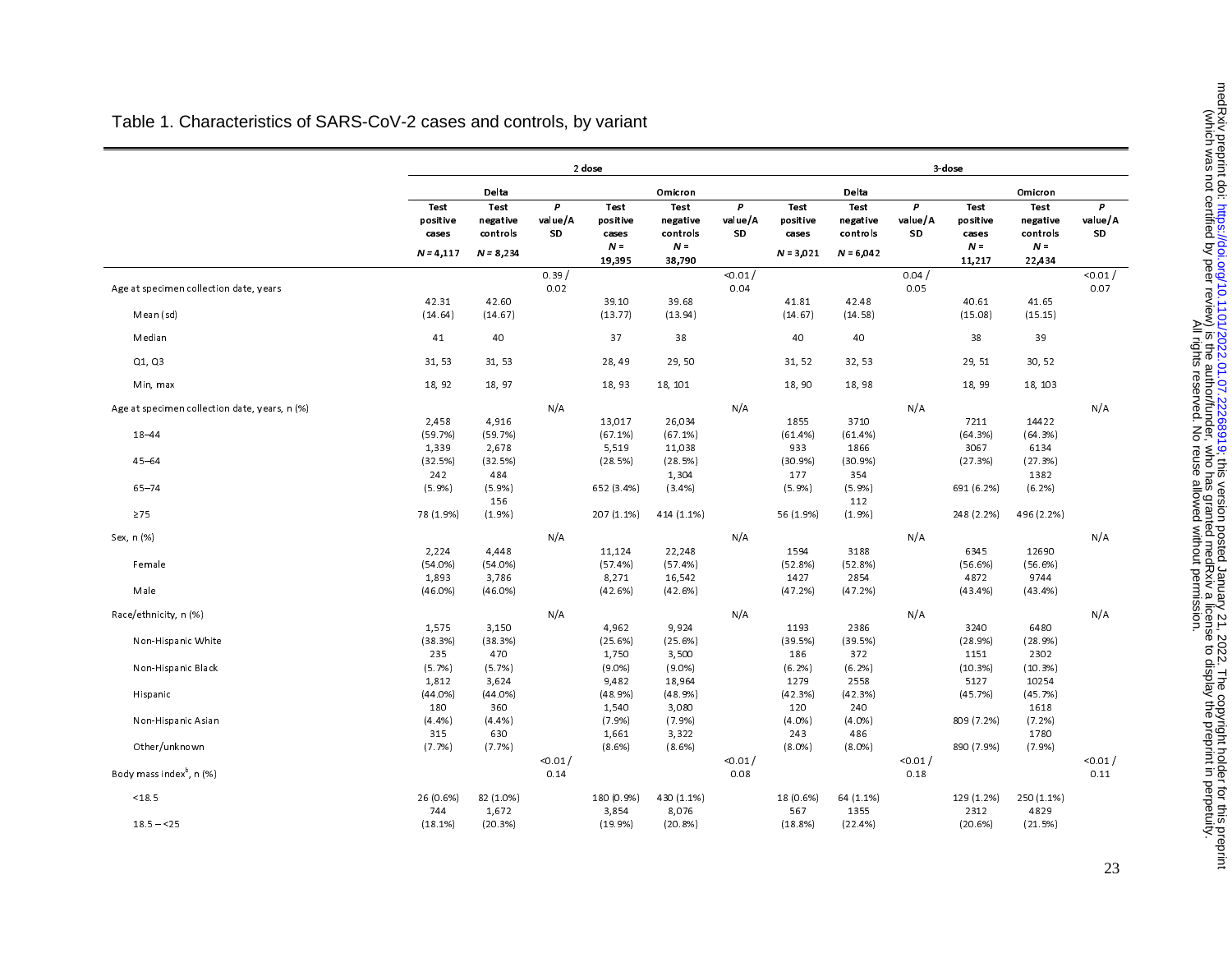| HIV/AIDS                                        | 3              | 27              |                  | 37               | 82                 |                  | $\overline{2}$ | 28               |                | 37              | 99              |                |
|-------------------------------------------------|----------------|-----------------|------------------|------------------|--------------------|------------------|----------------|------------------|----------------|-----------------|-----------------|----------------|
| mmunocompromised, n (%)                         | 67 (1.6%)      | (3.2%)          | 0.10             | 332 (1.7%)       | (2.8%)             | 0.07             | 46 (1.5%)      | (4.1%)           | 0.15           | 274 (2.4%)      | 832 (3.7%)      | 0.07           |
|                                                 |                | 267             | < 0.01 /         |                  | 1,068              | $<$ 0.01 $/$     |                | 245              | 0.01 /         |                 |                 | < 0.01 /       |
| Diabetes                                        | 310<br>(7.5%)  | 761<br>(9.2%)   | < 0.01 /<br>0.06 | 1,318<br>(6.8%)  | 3,112<br>$(8.0\%)$ | < 0.01 /<br>0.05 | 190<br>(6.3%)  | 492<br>$(8.1\%)$ | 0.01 /<br>0.07 | 831 (7.4%)      | 2152<br>(9.6%   | < 0.01<br>0.08 |
| Liver disease                                   | (2.7%)         | (3.8%)          | 0.06             | 461 (2.4%)       | $(3.0\%)$          | 0.04             | 74 (2.4%)      | (3.2%)           | 0.05           | 271 (2.4%)      | 730 (3.3%)      | 0.05           |
|                                                 | 111            | 311             | < 0.01 /         |                  | 1,161              | < 0.01 /         |                | 195              | 0.04 /         |                 |                 | < 0.01         |
| Lung disease                                    | (6.9%)         | (8.7%)          | 0.07             | (6.3%)           | (8.1%              | 0.07             | (6.8%)         | (8.8%)           | 0.07           | 774 (6.9%)      | (9.2%)          | 0.08           |
|                                                 | 284            | 713             | < 0.01 /         | 1,217            | 3,148              | < 0.01 /         | 205            | 530              | 0.01 /         |                 | 2053            | < 0.01         |
| Heart disease                                   | 52 (1.3%)      | (2.2%)          | 0.07             | 160 (0.8%)       | 612 (1.6%)         | 0.07             | 41 (1.4%)      | (2.0%            | 0.05           | 140 (1.2%)      | 386 (1 7%)      | 0.04           |
|                                                 |                | 180             | < 0.01 /         |                  |                    | < 0.01 /         |                | 119              | 0.04/          |                 |                 | 0.01/          |
| Kidney disease                                  | 78 (1.9%)      | $(3.1\%)$       | 0.08             | 205 (1.1%)       | 823 (2.1%)         | 0.09             | 56 (1.9%)      | (2.9%)           | 0.07           | 227 (20%)       | 613 (2.7%)      | 0.05           |
|                                                 |                | 252             | < 0.01 /         |                  |                    | 0.01 /           |                | 175              | < 0.01 /       |                 |                 | < 0.01 /       |
| Chronic diseases <sup>8</sup> , n (%)           |                |                 |                  |                  |                    |                  |                |                  |                |                 |                 |                |
| Quartile 4 (most frail)                         | (21.0%)        | (27.0%)         |                  | (21.8%)          | (26.6%)            |                  | (20.8%)        | (27.1%)          |                | (21.6%)         | (26.7%)         |                |
|                                                 | 866            | 2,225           |                  | 4,233            | 10,317             |                  | 629            | 1636             |                | 2423            | 5989            |                |
| Quartile 3                                      | (24.6%)        | (25.2%)         |                  | (25.5%)          | (25.0%)            |                  | (24.3%)        | (25.4%)          |                | (25.2%)         | (24.9%)         |                |
|                                                 | 1,014          | 2,071           |                  | 4,952            | 9,700              |                  | 735            | 1537             |                | 2831            | 5584            |                |
| Quartile 2                                      | (30.3%)        | (24.4%)         |                  | (27.2%)          | (23.6%)            |                  | (31.0%)        | (23.5%)          |                | (28.8%)         | (23.9%)         |                |
|                                                 | 1,249          | 2,013           |                  | 5,284            | 9,158              |                  | 935            | 1418             |                | 3234            | 5371            |                |
| Quartile 1                                      | (24.0%)        | (23.4%)         |                  | (25.4%)          | (24.8%)            |                  | (23.9%)        | (24.0%)          |                | (24.3%)         | (24.5%)         |                |
|                                                 | 988            | 1,925           |                  | 4,926            | 9,615              |                  | 722            | 1451             |                | 2729            | 5490            |                |
| Frailty index <sup>a</sup> , n (%)              |                |                 | 0.17             |                  |                    | 0.12             |                |                  | 0.19           |                 |                 | 0.14           |
|                                                 |                |                 | < 0.01 /         |                  |                    | < 0.01 /         |                |                  | 0.01 /         |                 |                 | 0.01 /         |
| $\geq$ 2                                        | (7.6%)         | (11.0%)         |                  | (5.5%)           | (8.1%              |                  | (7.1%          | (10.3%)          |                | 879 (7.8%)      | (10.4%)         |                |
|                                                 | 313            | 906             |                  | 1,074            | 3,135              |                  | 213            | 622              |                |                 | 2337            |                |
| $\mathbf{1}$                                    | (11.7%)        | (12.2%)         |                  | (11.2%)          | (12.4%)            |                  | (11.2%)        | (12.1%)          |                | (11.2%)         | (13.5%)         |                |
|                                                 | (80.7%)<br>480 | 1,007           |                  | (83.3%)<br>2,172 | (79.5%)<br>4,799   |                  | (81.8%)<br>337 | (77.6%)<br>731   |                | (81.0%)<br>1254 | (76.1%)<br>3023 |                |
| 0                                               |                | (76.8%)         |                  | 16,149           |                    |                  |                |                  |                |                 |                 |                |
| Charlson comorbidity score <sup>8</sup> , n (%) | 3,324          | 6,321           |                  |                  | 30,856             | 0.11             | 2471           | 4689             |                | 9084            | 17074           | 0.12           |
|                                                 |                |                 | < 0.01 /<br>0.12 |                  |                    | < 0.01 /         |                |                  | 0.01 /<br>0.12 |                 |                 | 0.01 /         |
| Unknown                                         | (14.3%)        | (10.5%)         |                  | (12.6%)          | (10.4%)            |                  | (15.7%)        | (10.5%)          |                | (12.5%)         | (9.6%)          |                |
|                                                 | 590            | 867             |                  | 2,447            | 4,022              |                  | 474            | 635              |                | 1398            | 2154            |                |
| Yes                                             | (16.3%)        | (17.3%)         |                  | (14.0%)          | (15.5%)            |                  | (16.9%)        | (17.1%)          |                | (14.7%)         | (16.3%)         |                |
|                                                 | 672            | 1,425           |                  | 2,709            | 6,018              |                  | 510            | 1033             |                | 1647            | 3658            |                |
| No                                              | (69.3%)        | (72.2%)         |                  | (73.4%)          | (74.1%)            |                  | (67.4%)        | (72.4%)          |                | (72.9%)         | (74.1%)         |                |
|                                                 | 2,855          | 5,942           |                  | 14,239           | 28,750             |                  | 2037           | 4374             |                | 8172            | 16622           |                |
| Smoking <sup>b</sup> , n $(%)$                  |                |                 | 0.12             |                  |                    | 0.08             |                |                  | 0.16           |                 |                 | 0.10           |
|                                                 |                |                 | < 0.01 /         |                  |                    | < 0.01 /         |                |                  | 0.01 /         |                 |                 | < 0.01 /       |
| Unknown                                         | (17.5%)        | (13.2%)         |                  | (15.7%)          | (13.0%)            |                  | (18.7%)        | (13.1%)          |                | (15.5%)         | (12.2%)         |                |
|                                                 | 722            | 1,083           |                  | 3,045            | 5,057              |                  | 565            | 789              |                | 1738            | 2732            |                |
| $\geq45$                                        | (2.6%)         | (3.2%)          |                  | 601 (3.1%)       | (3.2%)             |                  | 67 (2.2%)      | (2.9%)           |                | 277 (2.5%)      | 715 (3.2%)      |                |
|                                                 | 106            | 265             |                  |                  | 1,255              |                  |                | 173              |                |                 |                 |                |
| $40 - 45$                                       | $(4.1\%)$      | (4.7%)          |                  | 914 (4.7%)       | (47%)              |                  | (3.9%)         | $(4.1\%)$        |                | 477 (4.3%)      | (4.8%)          |                |
|                                                 | 168            | 387             |                  |                  | 1,834              |                  | 117            | 248              |                |                 | 1066            |                |
| $35 - 40$                                       | (10.0%         | (10.4%)         |                  | (10.0%           | (10.4%)            |                  | (10.1%)        | (9.7%)           |                | (9.4%)          | (10.5%)         |                |
|                                                 | 411            | 860             |                  | 1,938            | 4,019              |                  | 304            | 586              |                | 1054            | 2350            |                |
| $30 - 35$                                       | (20.4%         | 1,635<br>(19.9% |                  | 3,733<br>(19.2%) | 7,606<br>(19.6%)   |                  | (19.8%)        | 1152<br>(19.1%)  |                | 2124<br>(18.9%) | (19.2%)         |                |
| $25 - 30$                                       | (26.8%)<br>838 | (27.3%)         |                  | (26.5%)          | (27.1%)            |                  | (26.0%)<br>599 | (27.7%)          |                | (27.7%)         | (27.6%)<br>4306 |                |
|                                                 | 1,102          | 2,250           |                  | 5,130            | 10,513             |                  | 784            | 1675             |                | 3106            | 6186            |                |
|                                                 |                |                 |                  |                  |                    |                  |                |                  |                |                 |                 |                |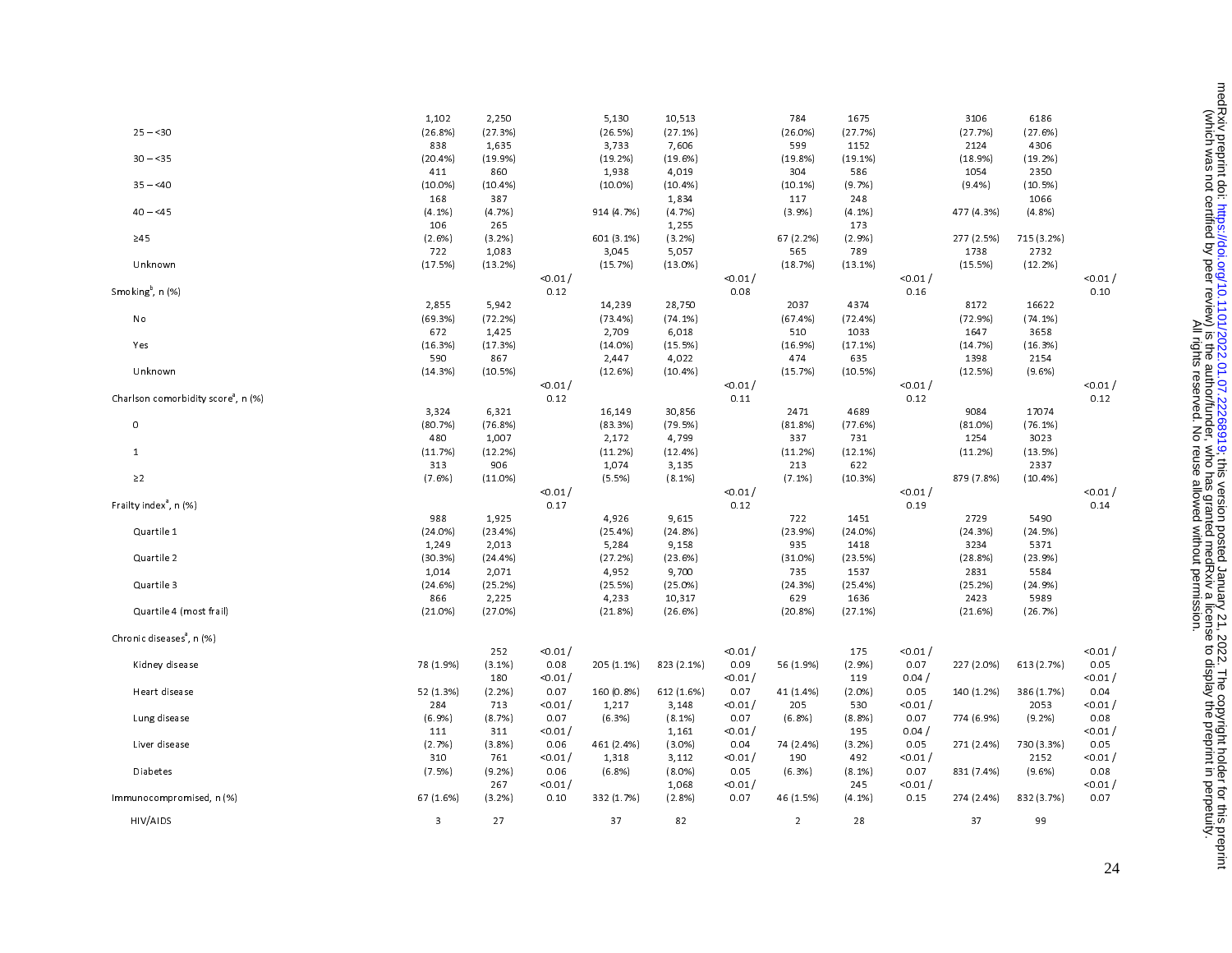| Leukemia/lymphoma, congenital and other<br>immunodeficiencies, asplenia/hyposplenia | 28                  | 86               |                  | 102               | 325                 |                  | 17                | 84               |                  | 94               | 255               |                  |
|-------------------------------------------------------------------------------------|---------------------|------------------|------------------|-------------------|---------------------|------------------|-------------------|------------------|------------------|------------------|-------------------|------------------|
| Organ transplant                                                                    | 6                   | 22               |                  | 15                | 75                  |                  | $\overline{4}$    | 25               |                  | 29               | 84                |                  |
| Immunosuppressant medications                                                       | 38                  | 168              |                  | 212               | 736                 |                  | 29                | 158              |                  | 173              | 560               |                  |
| Autoimmune conditions <sup>a</sup> , n (%)                                          | 94 (2.3%)           | 221<br>(2.7%)    | 0.18/<br>0.03    | 351 (1.8%)        | 841 (2.2%)          | < 0.01 /<br>0.03 | 66 (2.2%)         | 183<br>(3.0%)    | 0.02/<br>0.05    | 253 (2.3%)       | 659 (2.9%)        | < 0.01 /<br>0.04 |
| Rheumatoid arthritis                                                                | 29                  | 107              |                  | 125               | 350                 |                  | 19                | 77               |                  | 100              | 282               |                  |
| Inflammatory bowel disease                                                          | 22                  | 52               |                  | 77                | 206                 |                  | 17                | 52               |                  | 63               | 157               |                  |
| Psoriasis and psoriatic arthritis                                                   | 37                  | 56               |                  | 129               | 241                 |                  | 25                | 5                |                  | 74               | 197               |                  |
| Multiple sclerosis                                                                  | $\overline{7}$      | 13               |                  | 23                | 57                  |                  | 5                 | 9                |                  | 19               | 34                |                  |
| Systemic lupus erythematosus                                                        | 5                   | 21<br>244        | < 0.01 /         | 32                | 98<br>1213          | < 0.01 /         | 3                 | 25<br>187        | 0.01 /           | 33               | 88                | < 0.01 /         |
| Pregnant at specimen collection date, n (%)                                         | 70 (1.7%)           | $(3.0\%)$        | 0.08             | 343 (1.8%)        | $(3.1\%)$           | 0.09             | 58 (1.9%)         | $(3.1\%)$        | 0.08             | 224 (2.0%)       | 691 (3.1%)        | 0.07             |
| 1st trimester                                                                       | 20                  | 29               |                  | 68                | 175                 |                  | 16                | 32               |                  | 40               | 78                |                  |
| 2nd trimester                                                                       | 22                  | 67               |                  | 133               | 308                 |                  | 20                | 51               |                  | 80               | 149               |                  |
| 3rd trimester                                                                       | 28<br>103           | 148<br>1,637     | < 0.01 /         | 142<br>2,639      | 730<br>7,866        | < 0.01 /         | 22                | 104<br>1200      | < 0.01 /         | 104<br>1731      | 464<br>4062       | < 0.01 /         |
| History of COVID-19 <sup>c</sup> , n (%)                                            | (2.5%)<br>2,722     | (19.9%<br>6,456  | 0.57<br>< 0.01 / | (13.6%)<br>13,994 | (20.3%)<br>28,950   | 0.18<br>0.01 /   | 92 (3.0%)<br>1954 | (19.9%<br>4824   | 0.55<br>0.01 /   | (15.4%)<br>8199  | (18.1%)<br>16894  | 0.07<br>< 0.01 / |
| History of SARS-CoV-2 molecular test <sup>c</sup> , n (%)                           | (66.1%)             | (78.4%)          | 0.28<br>< 0.01 / | (72.2%)           | (74.6%)             | 0.06<br>< 0.01 / | (64.7%)           | (79.8%)          | 0.34<br>< 0.01 / | $(73.1\%)$       | (75.3%)           | 0.05<br>< 0.01 / |
| Number of outpatient and virtual visits <sup>8</sup> , n (%)                        |                     |                  | 0.31             |                   |                     | 0.19             |                   |                  | 0.38             |                  |                   | 0.27             |
| 0                                                                                   | 501<br>(12.2%)      | 571<br>$(6.9\%)$ |                  | 1,624<br>(8.4%)   | 2,510<br>(6.5%)     |                  | 453<br>$(15.0\%)$ | 491<br>$(8.1\%)$ |                  | 1202<br>(10.7%)  | 1434<br>(6.4%     |                  |
| $1 - 4$                                                                             | 1,450<br>(35.2%)    | 2,220<br>(27.0%) |                  | 6,680<br>(34 4%)  | 11,329<br>(29.2%)   |                  | 1,121<br>(37.1%)  | 1,630<br>(27.0%) |                  | 3,774<br>(33.6%) | 5,884<br>(26.2%)  |                  |
| $5 - 10$                                                                            | 1,109<br>(26.9%)    | 2,401<br>(29.2%) |                  | 5,915<br>(30.5%)  | 11,529<br>(29.7%)   |                  | 731<br>(24.2%)    | 1,656<br>(27.4%  |                  | 3,060<br>(27.3%) | 6,420<br>(28.6%)  |                  |
| $\geq$ 11                                                                           | 1,057<br>(25.7%)    | 3,042<br>(36.9%) |                  | 5176<br>(26.7%)   | 13422<br>(34.6%)    |                  | 716<br>(23.7%)    | 2,265<br>(37.5%) |                  | 3,181<br>(28.4%) | 8,696<br>(38.8%)  |                  |
| Number of Emergency Department visits <sup>8</sup> , n (%)                          |                     |                  | < 0.01 /<br>0.16 |                   |                     | < 0.01 /<br>0.13 |                   |                  | < 0.01 /<br>0.13 |                  |                   | < 0.01 /<br>0.09 |
| $\mathsf O$                                                                         | 3,503<br>$(85.1\%)$ | 6,528<br>(79.3%) |                  | 16,378<br>(84.4%) | 31,250<br>(80.6%)   |                  | 2,580<br>(85.4%)  | 4,878<br>(80.7%) |                  | 9,362<br>(83.5%) | 18,132<br>(80.8%) |                  |
| $\mathbf{1}$                                                                        | 443<br>(10.8%)      | 1,139<br>(13.8%) |                  | 2,270<br>(11.7%)  | 5,066<br>(13.1%)    |                  | 316<br>(10.5%)    | 817<br>(13.5%)   |                  | 1,366<br>(12.2%) | 2,903<br>(12.9%)  |                  |
| $\geq$ 2                                                                            | 171<br>$(4.2\%)$    | 567<br>(6.9%     |                  | 747 (3.9%)        | 2,474<br>(6.4%)     |                  | 125<br>$(4.1\%)$  | 347<br>(5.7%)    |                  | 489 (4.4%)       | 1,399<br>(6.2%)   |                  |
| Number of hospitalizations <sup>8</sup> , n (%)                                     |                     |                  | < 0.01 /<br>0.09 |                   |                     | < 0.01 /<br>0.10 |                   |                  | 0.01/<br>0.07    |                  |                   | < 0.01 /<br>0.08 |
|                                                                                     | 3,923               | 7.697            |                  | 18,675            | 36,624              |                  | 2,873             | 5,670            |                  | 10,743           | 21,177            |                  |
| 0                                                                                   | (95.3%)<br>162      | (93.5%)<br>411   |                  | (96.3%)           | $(94.4\%)$<br>1,707 |                  | (95.1%)<br>123    | (93.8%)<br>280   |                  | (95.8%)          | (94.4%)<br>1005   |                  |
| $\mathbf{1}$                                                                        | (3.9%)              | $(5.0\%)$<br>126 |                  | 630 (3.2%)        | (4.4%)              |                  | $(4.1\%)$         | $(4.6\%)$        |                  | 416 (3.7%)       | (4.5%)            |                  |
| $\geq$ 2                                                                            | 32 (0.8%)           | (1.5%)           |                  | 90 (0.5%)         | 459 (1.2%)          |                  | 25 (0.8%)         | 92 (1.5%)        |                  | 58 (0.5%)        | 252 (1.1%)        |                  |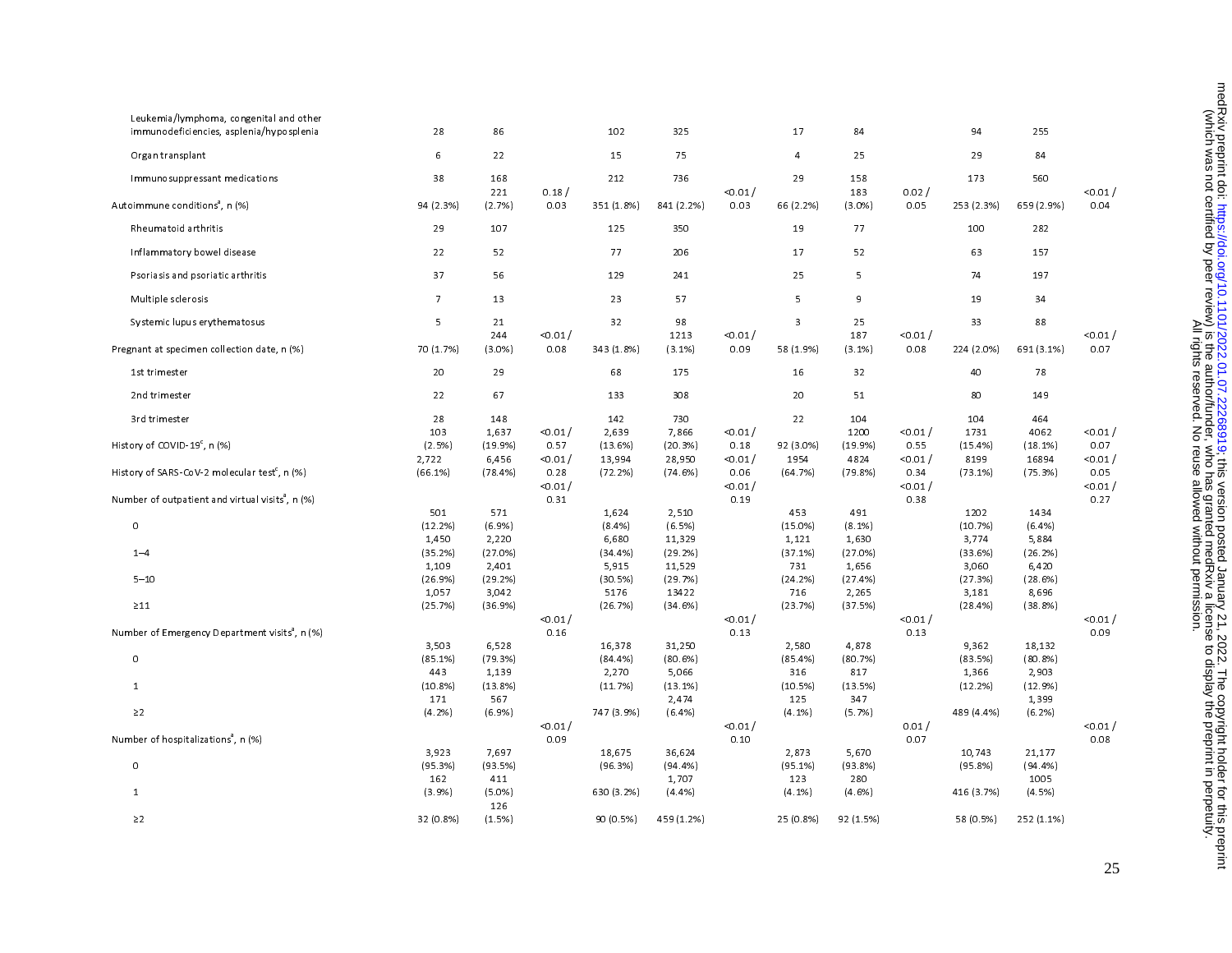|                                            | 2,186      | 4,909      | < 0.01 / | 10,773     | 23,352     | < 0.01   | 1,450      | 3,660      | < 0.01   | 6,114      | 14,617     | < 0.01 / |
|--------------------------------------------|------------|------------|----------|------------|------------|----------|------------|------------|----------|------------|------------|----------|
| Preventive care <sup>a</sup> , n(%)        | (53.1%)    | (59.6%)    | 0.13     | (55.5%)    | (60.2%)    | 0.09     | (48.0%)    | (60.6%)    | 0.25     | (54.5%)    | (65.2%)    | 0.22     |
|                                            | 391        | 844        | 0.19/    | 1,897      | 4,461      | < 0.01 / | 310        | 581        | 0.33/    | 1,187      | 2,425      | 0.53/    |
| Medicaid, n (%)                            | (9.5%      | (10.3%)    | 0.03     | (9.8%      | (11.5%)    | 0.06     | (10.3%)    | (9.6%)     | 0.02     | (10.6%)    | (10.8%)    | 0.01     |
|                                            |            |            | 0.05/    |            |            | < 0.01 / |            |            | < 0.01 / |            |            | 0.03/    |
| Neighborhood median household income, n(%) |            |            | 0.06     |            |            | 0.05     |            |            | 0.09     |            |            | 0.04     |
|                                            | 179        | 402        |          |            | 1,902      |          | 129        | 243        |          |            | 1070       |          |
| $<$ \$40,000                               | (4.3%)     | $(4.9\%)$  |          | 812 (4.2%) | (4.9%      |          | $(4.3\%)$  | (4.0%      |          | 458 (4.1%) | (4.8%)     |          |
|                                            | 712        | 1,580      |          | 3,856      | 8,082      |          | 494        | 1171       |          | 2,175      | 4,392      |          |
| \$40,000-\$59,999                          | (17.3%)    | (19.2%)    |          | (19.9%)    | (20.8%)    |          | (16.4%)    | (19.4%)    |          | (19.4%)    | (19.6%)    |          |
|                                            | 1,097      | 2,121      |          | 5,146      | 9,948      |          | 817        | 1,483      |          | 2,931      | 5,740      |          |
| \$60,000-\$79,999                          | (26.6%)    | (25.8%)    |          | (26.5%)    | (25.6%)    |          | (27.0%)    | (24.5%)    |          | (26.1%)    | (25.6%)    |          |
|                                            | 2,126      | 4,123      |          | 9,563      | 18,817     |          | 1,579      | 3,141      |          | 5,636      | 11,211     |          |
| $$80,000+$                                 | (51.6%)    | $(50.1\%)$ |          | (49.3%)    | (48.5%)    |          | (52.3%)    | (52.0%)    |          | (50.2%)    | $(50.0\%)$ |          |
| Unknown                                    | $3(0.1\%)$ | $8(0.1\%)$ |          | 18 (0.1%)  | 41 (0.1%)  |          | $2(0.1\%)$ | $4(0.1\%)$ |          | 17 (0.2%)  | 21 (0.1%)  |          |
|                                            | 129        | 609        | < 0.01 / |            | 1759       | 0.04/    |            | 558        | < 0.01 / |            | 1,176      | < 0.01 / |
| KPSC physician/employee, n (%)             | $(3.1\%)$  | $(7.4\%)$  | 0.19     | 806 (4.2%) | (4.5%)     | 0.02     | 85 (2.8%)  | (9.2%)     | 0.27     | 480 (4.3%) | (5.2%)     | 0.05     |
|                                            |            |            | < 0.01 / |            |            | < 0.01 / |            |            | < 0.01 / |            |            | < 0.01 / |
| Specimen type, n (%)                       |            |            | 0.39     |            |            | 0.21     |            |            | 0.47     |            |            | 0.17     |
|                                            | 3,627      | 5,990      |          | 17,162     | 31,379     |          | 2,607      | 4,042      |          | 9,513      | 17,523     |          |
| Nasopharyngeal/oropharyngeal swab          | (88.1%)    | (72.7%)    |          | (88.5%)    | $(80.9\%)$ |          | (86.3%)    | (66.9%)    |          | (84.8%)    | (78.1%)    |          |
|                                            | 490        | 2,244      |          | 2,233      | 7,411      |          | 414        | 2,000      |          | 1,704      | 4,911      |          |
| Saliva                                     | (11.9%)    | (27.3%)    |          | (11.5%)    | (19.1%)    |          | (13.7%)    | (33.1%)    |          | (15.2%)    | (21.9%)    |          |

<sup>a</sup> Defined in the one year prior to specimen collection date

 $<sup>b</sup>$  Defined in the 2 years prior to specimen collection date</sup>

 $\degree$  Defined based on all available medical records from March 1, 2020, to specimen collection date

Medical center area not shown. There were differences in the distribution of the vaccinated and unvaccinated individuals across the 19 medical center areas.

N/A = not applicable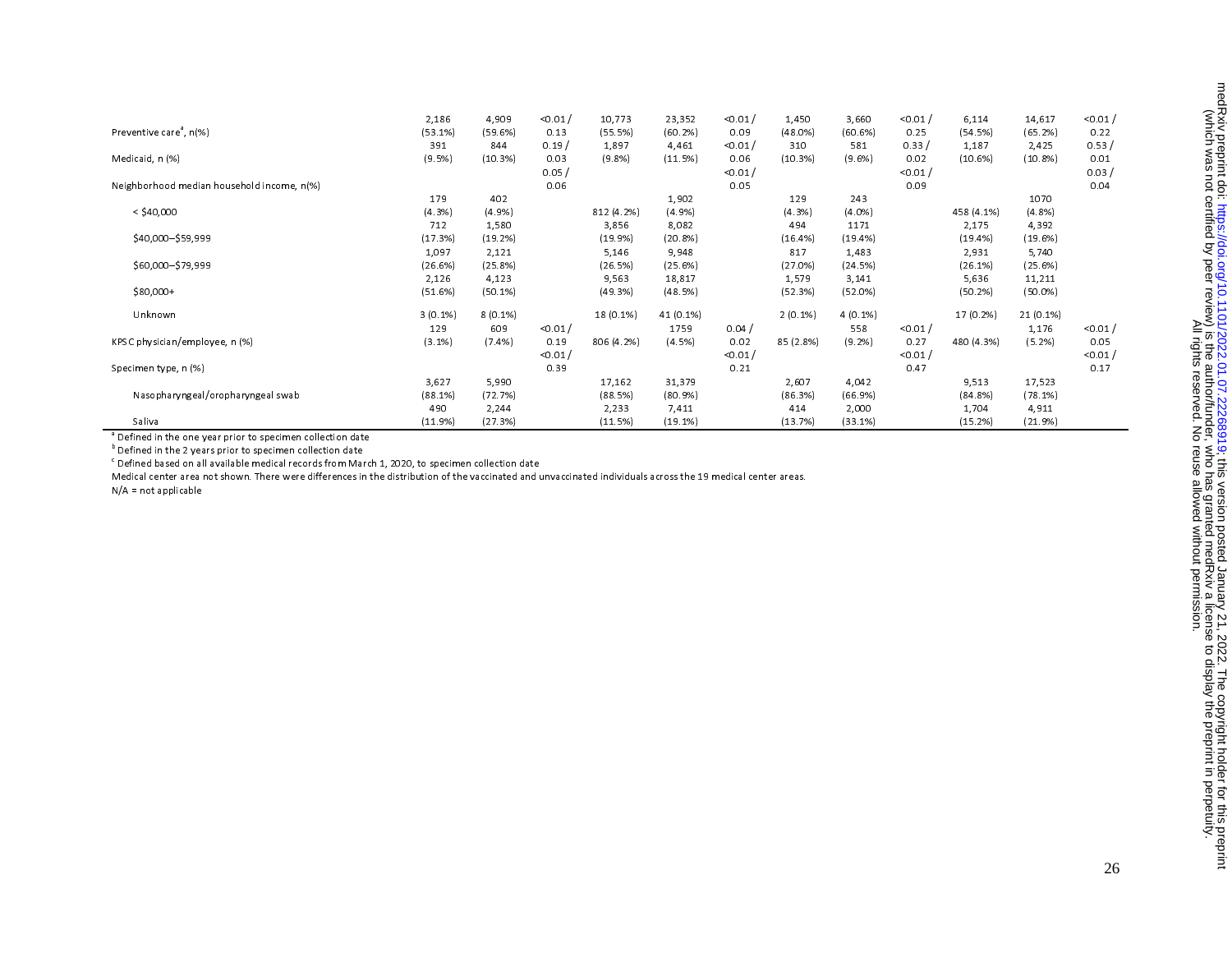|                        |                         | <b>SARS-CoV-2 Test Positive</b> |                      |                   | <b>SARS CoV-2 Test Negative</b> | VE (95% CI)             |                      |  |
|------------------------|-------------------------|---------------------------------|----------------------|-------------------|---------------------------------|-------------------------|----------------------|--|
|                        | Variant                 | Vaccinated<br>(%)               | Unvaccinate<br>d (%) | Vaccinated<br>(%) | Unvaccinated<br>(% )            | Unadjusted <sup>a</sup> | Adjusted             |  |
| Infection <sup>b</sup> |                         |                                 |                      |                   |                                 |                         |                      |  |
|                        |                         |                                 | 2,883                |                   |                                 | 47.0% (29.0%,           |                      |  |
| 1 dose                 | Delta                   | 59 (2.0%)                       | (98.0%)<br>8,590     | 218 (3.7%)        | 5,666 (96.3%)<br>1,7051         | 60.4%)                  | 55.6% (38.8%, 67.8%) |  |
|                        | Omicron                 | 357 (4.0%)                      | (96.0%)              | 843 (4.7%)        | (95.3%)                         | 15.8% (4.5%, 25.8%)     | 20.0% (8.9%, 29.8%)  |  |
|                        |                         |                                 | 2,883                |                   |                                 | 57.0% (53.3%,           |                      |  |
|                        | Delta                   | 1,234 (30.0%)                   | $(70.0\%)$<br>2,883  | 4,031 (49.0%)     | 4,203 (51.0%)                   | 60.4%)<br>79 7% (67 9%, | 60.7% (56.6%, 64.3%) |  |
|                        | 14-90 days              | 21 (0.7%)                       | (99.3%)              | 151 (3.5%)        | 4,203 (96.5%)                   | 87.2%)                  | 79.8% (67.4%, 87.5%) |  |
|                        |                         |                                 | 2,883                |                   |                                 | 62.9% (52.9%,           |                      |  |
|                        | 91 180 days             | 87 (2.9%)                       | (97.1%)              | 342 (7.5%)        | 4,203 (92.5%)                   | 70.8%)                  | 66.3% (56.6%, 73.8%) |  |
|                        |                         |                                 | 2,883                |                   |                                 | 54.9% (50.6%,           |                      |  |
|                        | 181 270 days            | 824 (22.2%)                     | (77.8%)<br>2,883     | 2,663 (38.8%)     | 4,203 (61.2%)                   | 58.8%)<br>49 7% (42 2%, | 61.2% (56.9%, 65.0%) |  |
|                        | >270 days               | 302 (9.5%)                      | (90.5%)              | 875 (17.2%)       | 4,203 (82.8%)                   | 56.2%)                  | 57.5% (50.4%, 63.6%) |  |
| 2 dose                 |                         | 10,795                          | 8,600                | 22,679            | 16.111                          |                         |                      |  |
|                        | Omicron                 | (55.7%)                         | (44.3%)              | (58.5%)           | (41.5%)                         | 11.2% (8.0%, 14.3%)     | 15.5% (12.2%, 18.7%) |  |
|                        |                         |                                 | 8,600                |                   | 16,111                          | 45 1% (36.5%,           |                      |  |
|                        | 14-90 days              | 245 (2.8%)                      | (97.2%)              | 836 (4.9%)        | (95.1%)                         | 52.5%)                  | 42.8% (33.8%, 50.7%) |  |
|                        |                         |                                 | 8,600                |                   | 16,111                          | 21 4% (14 3%,           |                      |  |
|                        | 91-180 days             | 783 (8.3%)                      | (91.7%)              | 1,867 (10.4%)     | (89.6%)                         | 28.0%)                  | 23.0% (15.8%, 29.6%) |  |
|                        |                         |                                 | 8,600                | 14,759            | 16,111                          |                         |                      |  |
|                        | 181 270 days            | 7,015 (44.9%)                   | (55.1%)              | (47.8%)           | $(52.2\%)$                      | 11.0% (7.5%, 14.3%)     | 15.6% (12.1%, 19.1%) |  |
|                        |                         |                                 | 8,600                |                   | 16,111                          |                         |                      |  |
|                        | $>270$ days             | 2,752 (24.2%)                   | (75.8%)              | 5,217 (24.5%)     | (75.5%)                         | 1.2% (0.0%, 6.3%)       | 8.6% (3.3%, 13.6%)   |  |
|                        |                         |                                 | 2,883                |                   |                                 | 93.6% (92.0%,           |                      |  |
|                        | Delta                   | 138 (4.6%)                      | (95.4%)              | 1,836 (30.4%)     | 4,206 (69.6%)                   | 95.0%)                  | 94.0% (92.3%, 95.4%) |  |
|                        | 3rd dose on or after    |                                 | 2,883                |                   |                                 | 89.5% (87.3%,           |                      |  |
|                        | 10/21/2021              | 122 (4.1%)                      | (95.9%)              | 1,701 (28.8%)     | 4,206 (71.2%)                   | 91.3%)                  | 92.9% (91.2%, 94.3%) |  |
|                        | 3rd dose on or prior to |                                 | 2,883                |                   |                                 | 82.7% (70.9%,           |                      |  |
| 3 dose                 | 10/20/2021              | 16 (0.6%)                       | (99.4% )             | 135 (3.1%)        | 4,206 (96.9%)                   | 89.7%)                  | 87 8% (78 5%, 93 1%) |  |
|                        |                         |                                 | 8,600                | 10,203            | 12,231                          | 71.5% (69.7%,           |                      |  |
|                        | Omicron                 | 2,617 (23.3%)                   | (76.7%)              | (45.5%)           | (54.5%)                         | 73.1%)                  | 67.7% (65.5%, 69.7%) |  |
|                        | 3rd dose on or after    |                                 | 8,600                |                   | 12,231                          | 64.8% (62.8%,           |                      |  |
|                        | 10/21/2021              | 2,383 (21.7%)                   | (78.3%)              | 9,616 (44.0%)     | $(56.0\%)$                      | 66.6%)                  | 67.9% (65.8%, 69.9%) |  |
|                        | 3rd dose on or prior to | 234 (2.6%)                      | 8,600                | 587 (4.6%)        | 12,231                          | 43.3% (33.9%,           | 49.5% (40.4%, 57.3%) |  |

| Table 2. Vaccine effectiveness of mRNA-1273 against infection and hospitalization with delta or omicron variants |  |  |
|------------------------------------------------------------------------------------------------------------------|--|--|
|                                                                                                                  |  |  |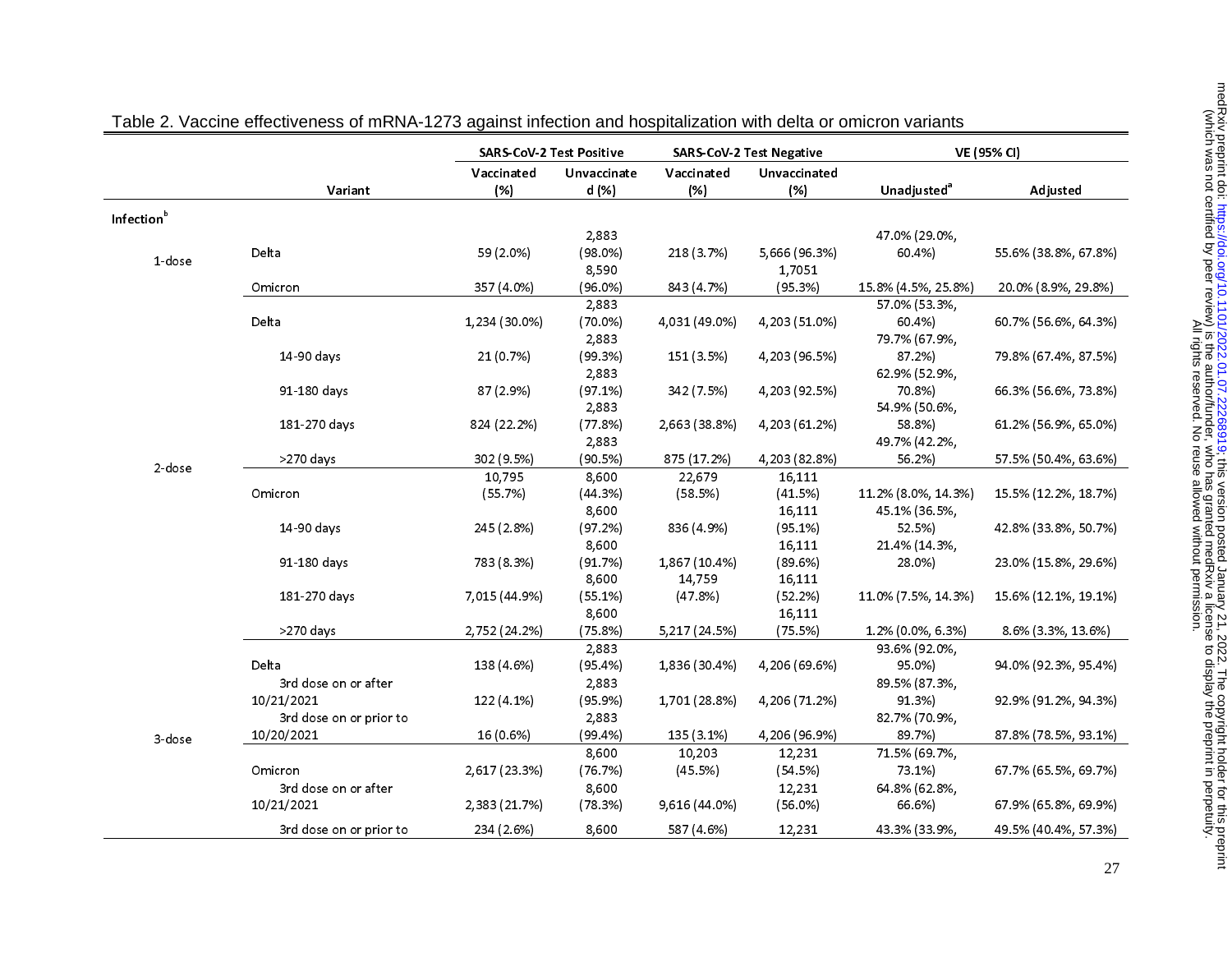|                                                       | 10/20/2021              |               | (97.4%)     |               | (95.4%)       | 51.4%)              |                      |
|-------------------------------------------------------|-------------------------|---------------|-------------|---------------|---------------|---------------------|----------------------|
|                                                       |                         |               | 2,851       |               |               | 89.6% (87.4%,       |                      |
|                                                       | Delta                   | 124 (4.2%)    | (95.8%)     | 1,708 (29.5%) | 4,089 (70.5%) | 91.4%)              | 93.2% (91.6%, 94.5%) |
|                                                       | 3rd dose on or after    |               | 2,851       |               |               | 89.9% (87.7%,       |                      |
| 3-dose excluding<br>immunocompromise<br>d individuals | 10/21/2021              | 114 (3.8%)    | (96.2%)     | 1,623 (28.4%) | 4,089 (71.6%) | 91.7%)              | 93.3% (91.7%, 94.7%) |
|                                                       | 3rd dose on or prior to |               | 2,851       |               |               | 83.1% (67.5%,       |                      |
|                                                       | 10/20/2021              | 10(0.3%)      | (99.7%)     | 85 (2.0%)     | 4,089 (98.0%) | 91.3%)              | 91.2% (82.3%, 95.6%) |
|                                                       |                         |               | 8,479       |               | 11,925        | 64 2% (62 3%,       |                      |
|                                                       | Omicron                 | 2,464 (22.5%) | (77.5%)     | 9,677 (44.8%) | (55.2%)       | 66.0%)              | 68.2% (66.1%, 70.2%) |
|                                                       | 3rd dose on or after    |               | 8,479       |               | 11,925        | 65 1% (63 1%,       |                      |
|                                                       | 10/21/2021              | 2,306 (21.4%) | (78.6%)     | 9,282 (43.8%) | (56.2%)       | 66.9%)              | 68.6% (66.5%, 70.6%) |
|                                                       | 3rd dose on or prior to |               | 8,479       |               | 11,925        | 43.7% (32.2%,       |                      |
|                                                       | 10/20/2021              | 158 (1.8%)    | $(98.2\%)$  | 395 (3.2%)    | (96.8%)       | 53.3%)              | 54 8% (44 9%, 62 9%) |
| Hospitalization <sup>c</sup>                          |                         |               |             |               |               |                     |                      |
| 1-dose                                                | Delta                   | 1(1.3%)       | 79 (98.8%)  | 10 (6.3%)     | 150 (93.8%)   | 82.2% (0.0%, 97.8%) | 76.1% (0.0%, 98.2%)  |
|                                                       | Omicron                 | $0(0.0\%)$    | 14 (100.0%) | $2(7.1\%)$    | 26 (92.9%)    | 100.0% (N/A)        | N/A                  |
|                                                       |                         |               |             |               |               | 95.9% (86.9%,       |                      |
| 2 dose                                                | Delta                   | 4(4.8%)       | 79 (95.2%)  | 94 (56.6%)    | 72 (43.4%)    | 98.7%)              | 98.5% (92.0%, 99.7%) |
|                                                       |                         |               |             |               |               | 81 1% (29.8%,       |                      |
|                                                       | Omicron                 | 7 (33.3%)     | 14 (66.7%)  | 28 (66.7%)    | 14 (33.3%)    | 94.9%)              | 74.8% (2.4%, 93.5%)  |
|                                                       |                         |               |             |               |               | 98.3% (87.7%,       | 99.6% (95.7%,        |
| 3-dose                                                | Delta                   | 1(1.3%)       | 79 (98.8%)  | 69 (43.1%)    | 91 (56.9%)    | 99.8%)              | 100.0%)              |
|                                                       |                         |               |             |               |               | 89.0% (58.5%,       | 99.7% (82.2%,        |
|                                                       | Omicron                 | 4 (22.2%)     | 14 (77.8%)  | 26 (72.2%)    | 10 (27.8%)    | 97.1%               | 100.0%)              |

<sup>a</sup> Models for time since vaccination analyses and 3-dose hospitalization analyses are unconditional logistic models, and the rest are conditional logistic models conditioned on matched pairs.

 $<sup>b</sup>$  Model adjustment – Refer to Supplementary Table 1 for list of the covariates:</sup>

Model for 1-dose delta variant adjusted for covariates: 4, 5, 7, 13, 16, 17, 18, 19, 24, 25, 26.

Model for 2-dose delta variant adjusted for covariates: 4, 5, 6, 7, 13, 16, 17, 18, 19, 21, 24, 25, 26.

Model for 3-dose delta variant adjusted for covariates: 4, 5, 6, 7, 13, 16, 17, 18, 19, 21, 24, 25, 26.

Model for 1-dose omicron variant adjusted for covariates: 6, 15, 16, 18, 19, 20, 25, 26.

Model for 2-dose omicron variant adjusted for covariates 6, 7, 16, 18, 19, 20, 25, 26.

Model for 3-dose omicron variant adjusted for covariates: 4, 6, 7, 18, 21, 25, 26.

Models for time since vaccination analyses are unconditional logistic models, and are adjusted for matching variables age groups, sex, and race/ethnicity in addition to the covariates adjusted in conditional models.

c Model adjustment:

Model for 1-dose delta variant adjusted for covariates: 4, 12, 16, 17, 21.

Model for 2-dose delta variant adjusted for covariates: 4, 12, 16, 17, 21.

Model for 3-dose delta variant is unconditional model and adjusted for covariates: 1, 2, 3, 4, 12, 16, 17, 21.

Model for 2-dose omicron variant adjusted for covariates: 16 and 22.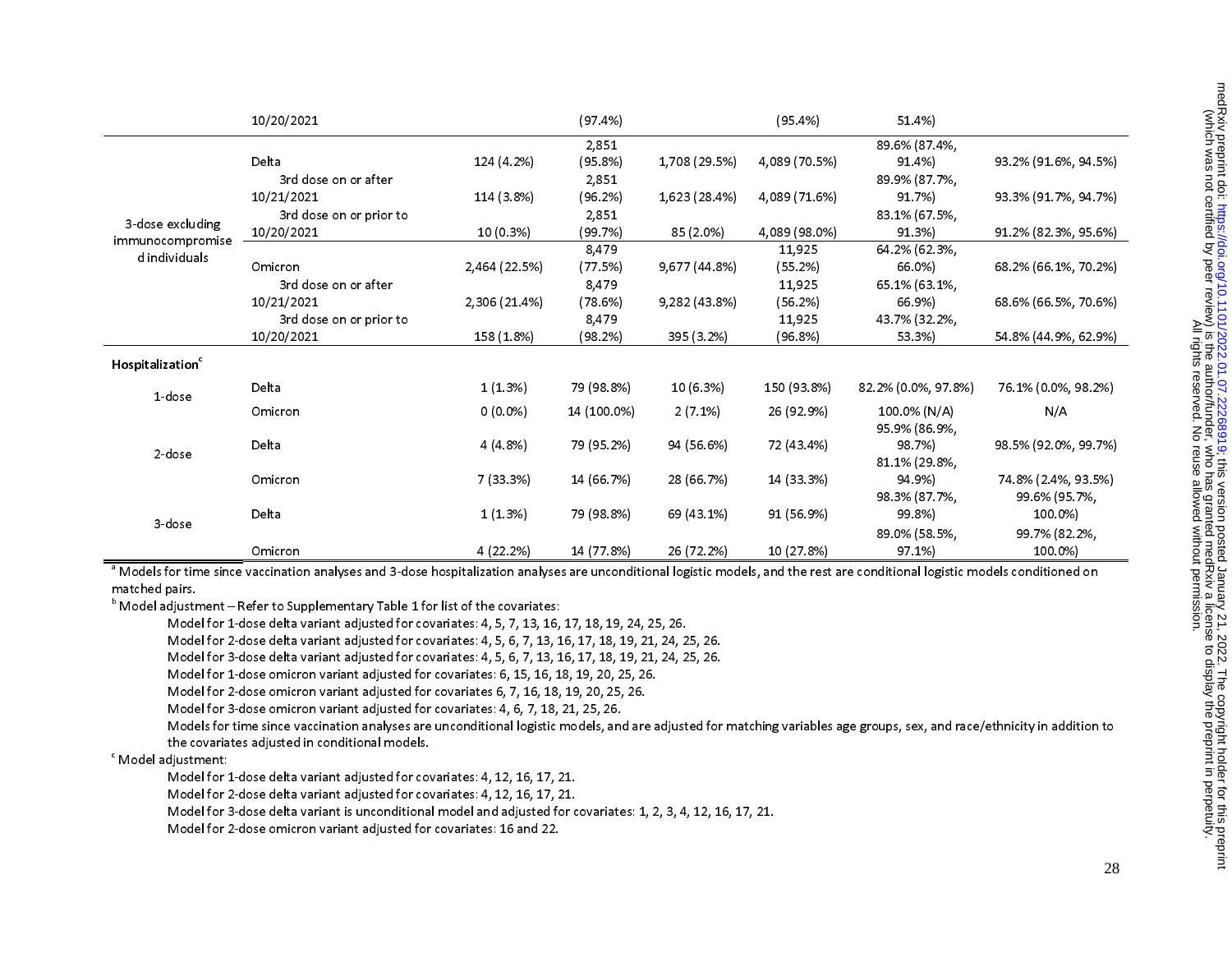Model for 3-dose omicron variant is unconditional model and adjusted for covariates: 1, 2, 3, 5, 19.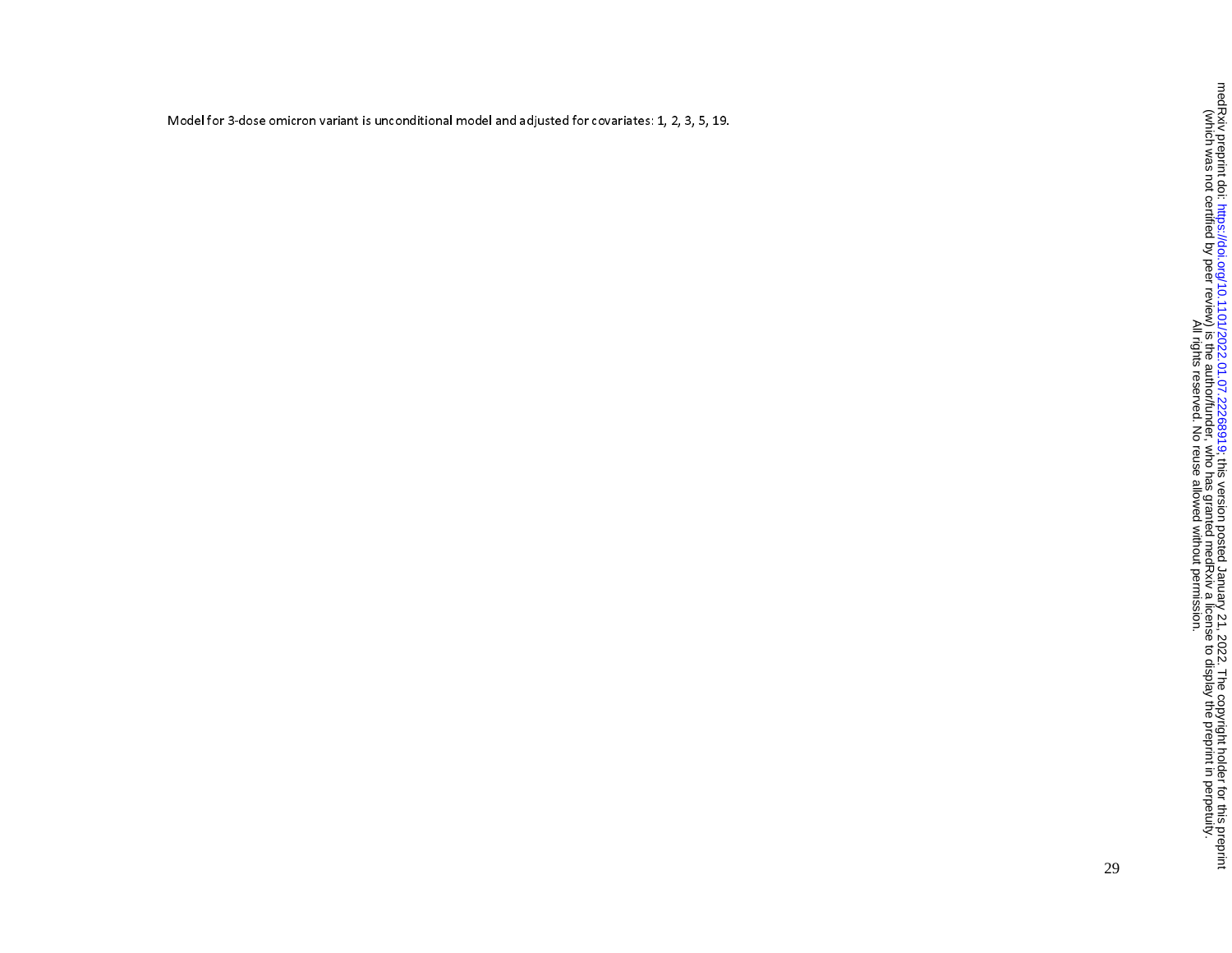|                                 | <b>SARS-CoV-2 Test Positive</b><br><b>SARS-CoV-2 Test Negative</b> |                  |                |                  | VE (95% CI)             |                       |  |  |
|---------------------------------|--------------------------------------------------------------------|------------------|----------------|------------------|-------------------------|-----------------------|--|--|
| Variant <sup>a</sup>            | Vaccinated (%)                                                     | Unvaccinated (%) | Vaccinated (%) | Unvaccinated (%) | Unadjusted <sup>a</sup> | Adjusted <sup>b</sup> |  |  |
| Delta                           |                                                                    |                  |                |                  |                         |                       |  |  |
| Age at specimen collection date |                                                                    |                  |                |                  |                         |                       |  |  |
|                                 |                                                                    | 2,694            | 1,470          |                  |                         |                       |  |  |
| <65                             | 94 (3.4%)                                                          | (96.6%)          | (26.4%)        | 4,106 (73.6%)    | 93.3% (91.3%, 94.8%)    | 93.6% (91.5%, 95.2%)  |  |  |
| $\geq 65$                       | 44 (18.9%)                                                         | 189 (81 1%)      | 366 (78.5%)    | 100 (21.5%)      | 95.0% (91.1%, 97.1%)    | 97.3% (94.2%, 98.7%)  |  |  |
| Sex                             |                                                                    |                  |                |                  |                         |                       |  |  |
|                                 |                                                                    | 1,519            |                |                  |                         |                       |  |  |
| Female                          | 75 (4.7%)                                                          | (95.3%)          | 969 (30.4%)    | 2,219 (69.6%)    | 93.2% (90.7%, 95.0%)    | 94.0% (91.6%, 95.8%)  |  |  |
|                                 |                                                                    | 1.364            |                |                  |                         |                       |  |  |
| Male                            | 63 (4.4%)                                                          | (95.6%)          | 867 (30.4%)    | 1,987 (69.6%)    | 94.2% (91.7%, 95.9%)    | 94.2% (91.3%, 96.1%)  |  |  |
| Race/ethnicity                  |                                                                    |                  |                |                  |                         |                       |  |  |
|                                 |                                                                    | 1,240            |                |                  |                         |                       |  |  |
| Hispanic                        | 39 (3.0%)                                                          | $(97.0\%)$       | 577 (22.6%)    | 1,981 (77.4%)    | 92.4% (88.7%, 94.8%)    | 92.2% (88.0%, 94.9%)  |  |  |
|                                 |                                                                    | 1,643            | 1,259          |                  |                         |                       |  |  |
| Non-Hispanic and others         | 99 (5.7%)                                                          | (94.3%)          | (36.1%)        | 2,225 (63.9%)    | 94.2% (92.2%, 95.7%)    | 94 8% (92 8%, 96 2%)  |  |  |
| Immunocompromised status        |                                                                    |                  |                |                  |                         |                       |  |  |
| Yes                             | 14 (30.4%)                                                         | 32 (69.6%)       | 128 (52.2%)    | 117 (47.8%)      | 60.0% (21.4%, 79.7%)    | 75.0% (38.3%, 89.9%)  |  |  |
|                                 |                                                                    | 2,851            | 1,708          |                  |                         |                       |  |  |
| No                              | 124 (4.2%)                                                         | (95.8%)          | (29.5%)        | 4,089 (70.5%)    | 89.6% (87.4%, 91.4%)    | 93.2% (91.6%, 94.5%)  |  |  |
| Omicron                         |                                                                    |                  |                |                  |                         |                       |  |  |
| Age at specimen collection date |                                                                    |                  |                |                  |                         |                       |  |  |
|                                 | 1,943                                                              | 8,335            | 8,573          | 11,983           |                         |                       |  |  |
| <65                             | (18.9%)                                                            | $(81.1\%)$       | (41.7%)        | (58.3%)          | 72.2% (70.4%, 73.9%)    | 68.6% (66.3%, 70.7%)  |  |  |
|                                 |                                                                    |                  | 1,630          |                  |                         |                       |  |  |
| $\geq 65$                       | 674 (71.8%)                                                        | 265 (28.2%)      | (86.8%)        | 248 (13.2%)      | 61.7% (53.2%, 68.6%)    | 63.6% (53.8%, 71.4%)  |  |  |
| Sex                             |                                                                    |                  |                |                  |                         |                       |  |  |
|                                 | 1,529                                                              | 4,816            | 5,862          |                  |                         |                       |  |  |
| Female                          | $(24.1\%)$                                                         | (75.9%)          | (46.2%)        | 6,828 (53.8%)    | 70.4% (67.9%, 72.6%)    | 67.4% (64.6%, 70.1%)  |  |  |
|                                 | 1,088                                                              | 3,784            | 4,341          |                  |                         |                       |  |  |
| Male                            | (22.3%)                                                            | (77.7%)          | (44.6%)        | 5,403 (55.4%)    | 72.9% (70.3%, 75.3%)    | 68.0% (64.5%, 71.2%)  |  |  |
| Race/ethnicity                  |                                                                    |                  |                |                  |                         |                       |  |  |

## Table 3. Vaccine effectiveness of 3 doses of mRNA-1273 against infection with delta or omicron variants by subgroup